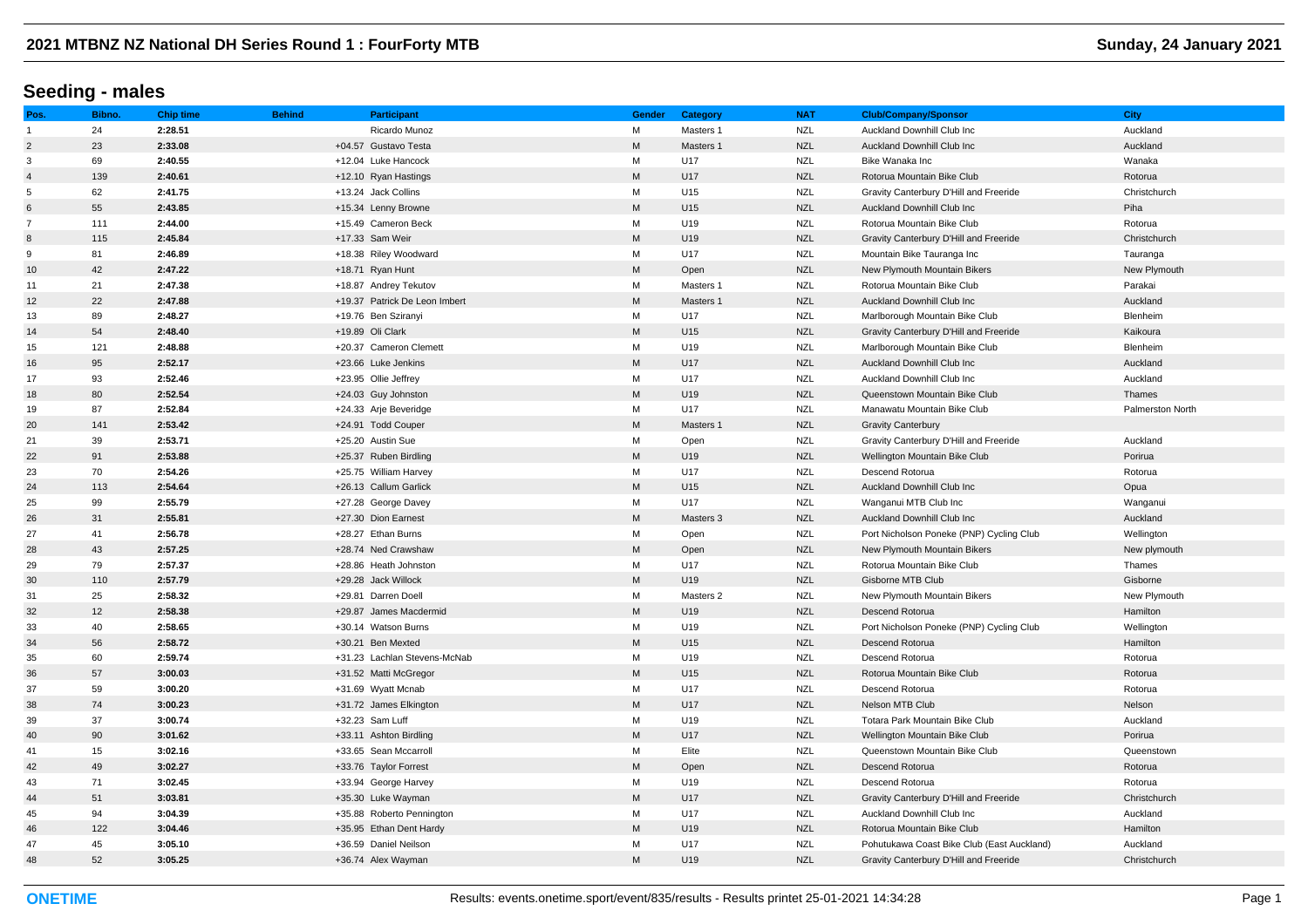| Pos. | Bibno.          | <b>Chip time</b> | <b>Behind</b> | <b>Participant</b>           | Gender                                                                                                     | Category  | <b>NAT</b> | <b>Club/Company/Sponsor</b>                | <b>City</b>           |
|------|-----------------|------------------|---------------|------------------------------|------------------------------------------------------------------------------------------------------------|-----------|------------|--------------------------------------------|-----------------------|
| 49   | 48              | 3:05.71          |               | +37.20 Connor Dalton         | M                                                                                                          | Open      | <b>NZL</b> | Mountain Bike Tauranga Inc                 | Tauranga              |
| 50   | 105             | 3:06.32          |               | +37.81 Jasper Bom            | M                                                                                                          | U17       | <b>NZL</b> | Waipa Mountain Bike Club                   | Wharepuhunga          |
| 51   | 102             | 3:07.00          |               | +38.49 James Turner          | М                                                                                                          | U17       | <b>NZL</b> | Auckland Downhill Club Inc                 | Auckland              |
| 52   | 67              | 3:07.21          |               | +38.70 Seth Stylie           | $\mathsf{M}% _{T}=\mathsf{M}_{T}\!\left( a,b\right) ,\ \mathsf{M}_{T}=\mathsf{M}_{T}\!\left( a,b\right) ,$ | U17       | <b>NZL</b> | Auckland Downhill Club Inc                 | Te Atatu              |
| 53   | 76              | 3:07.32          |               | +38.81 Dylan Wilmshurst      | М                                                                                                          | U17       | <b>NZL</b> | Descend Rotorua                            | Katikati              |
| 54   | 73              | 3:08.62          |               | +40.11 William Savage        | M                                                                                                          | U17       | <b>NZL</b> | Mountain Bike Tauranga Inc                 | Tauranga              |
| 55   | 68              | 3:10.64          |               | +42.13 Riley Blundell        | М                                                                                                          | U17       | <b>NZL</b> | Mid Canterbury MTB Club Inc                | Ashburton             |
| 56   | 47              | 3:10.71          |               | +42.20 Kobe Raven            | M                                                                                                          | Open      | <b>NZL</b> | New Plymouth Mountain Bikers               | New Plymouth          |
| 57   | 33              | 3:11.35          |               | +42.84 Jake Earnest          | М                                                                                                          | U17       | <b>NZL</b> | Auckland Downhill Club Inc                 | Auckland              |
| 58   | 142             | 3:12.61          |               | +44.10 Toby Summers          | ${\sf M}$                                                                                                  | Masters 2 | <b>GBR</b> |                                            |                       |
| 59   | 38              | 3:13.16          |               | +44.65 Josh Barry            | M                                                                                                          | Open      | <b>NZL</b> | Descend Rotorua                            | Whakatane             |
| 60   | 17              | 3:15.53          |               | +47.02 Tuhoto-Ariki Pene     | M                                                                                                          | Elite     | <b>NZL</b> | Descend Rotorua                            | Paengaroa             |
| 61   | 72              | 3:16.58          |               | +48.07 Paul Furstenburg      | M                                                                                                          | U17       | <b>NZL</b> | Rotorua Mountain Bike Club                 | Rotorua               |
| 62   | 8               | 3:17.49          |               | +48.98 Sam Gale              | M                                                                                                          | Elite     | <b>NZL</b> | Queenstown Mountain Bike Club              | Nelson                |
| 63   | 9               | 3:18.30          |               | +49.79 Bryn Dickerson        | M                                                                                                          | Elite     | <b>NZL</b> | Wellington Mountain Bike Club              | Wellington            |
| 64   | $\mathbf{3}$    | 3:20.70          |               | +52.19 Boaz Hebblethwaite    | M                                                                                                          | Elite     | <b>NZL</b> | Gravity Canterbury D'Hill and Freeride     | Christchurch          |
| 65   | 112             | 3:22.32          |               | +53.81 Max Caulton           | M                                                                                                          | U19       | <b>NZL</b> | Queenstown Mountain Bike Club              | Queenstown            |
| 66   | 82              | 3:23.85          |               | +55.34 Robbie Cochrane       | ${\sf M}$                                                                                                  | U17       | <b>NZL</b> | Gravity Canterbury D'Hill and Freeride     | Lincoln               |
| 67   | 44              | 3:24.97          |               | +56.46 Ben Neilson           | М                                                                                                          | Open      | <b>NZL</b> | Pohutukawa Coast Bike Club (East Auckland) | Auckland              |
| 68   | 36              | 3:26.39          |               | +57.88 Louis Hamilton        | M                                                                                                          | Elite     | <b>NZL</b> | Descend Rotorua                            | Rotorua               |
| 69   | 96              | 3:26.99          |               | +58.48 Sebastian Fox         | M                                                                                                          | U17       | <b>NZL</b> | Auckland Downhill Club Inc                 | Auckland              |
| 70   | $6\phantom{.}6$ | 3:27.15          |               | +58.64 Finn Parsons          | M                                                                                                          | Elite     | <b>NZL</b> | Descend Rotorua                            | Rotorua               |
| 71   | 27              | 3:29.51          |               | +1:01.00 Ethan Doell         | M                                                                                                          | U17       | <b>NZL</b> | New Plymouth Mountain Bikers               | New Plymouth          |
| 72   | 2               | 3:30.46          |               | +1:01.95 Hamish McLeod       | M                                                                                                          | Elite     | <b>NZL</b> | Queenstown Mountain Bike Club              | Queenstown            |
| 73   | 13              | 3:32.36          |               | +1:03.85 Liam Barclay        | М                                                                                                          | Elite     | <b>NZL</b> | Gravity Canterbury D'Hill and Freeride     | Timaru                |
| 74   | 97              | 3:35.62          |               | +1:07.11 Charlie Wiffin      | M                                                                                                          | U15       | <b>NZL</b> | Hawkes Bay Mountain Bike Club              | <b>Havelock North</b> |
| 75   | 88              | 3:38.02          |               | +1:09.51 Sam Harrison        | М                                                                                                          | U17       | <b>NZL</b> | Auckland Downhill Club Inc                 | Auckland              |
| 76   | $\overline{7}$  | 3:38.93          |               | +1:10.42 Louis Vuleta        | M                                                                                                          | Elite     | <b>NZL</b> | Descend Rotorua                            | Hamilton              |
| 77   | 120             | 3:43.02          |               | +1:14.51 David Bom           | М                                                                                                          | U19       | <b>NZL</b> | Waipa Mountain Bike Club                   | Wharepuhunga          |
| 78   | $\overline{4}$  | 3:44.11          |               | +1:15.60 Ethan Blanchard     | M                                                                                                          | Elite     | <b>NZL</b> | Auckland Downhill Club Inc                 | Auckland              |
| 79   | 143             | 3:45.28          |               | +1:16.77 Matt Berry          | М                                                                                                          | Elite     | <b>NZL</b> | Te Miro MTB Club                           |                       |
| 80   | 119             | 3:49.12          |               | +1:20.61 Marcus Ross         | M                                                                                                          | U19       | <b>NZL</b> | Descend Rotorua                            | Hamilton              |
| 81   | 118             | 3:53.32          |               | +1:24.81 Jaden Kaempfe       | М                                                                                                          | U19       | <b>NZL</b> | Nelson MTB Club                            | Whakatane             |
| 82   | 108             | 3:54.28          |               | +1:25.77 Patrick Bauld       | M                                                                                                          | U17       | <b>NZL</b> | Auckland Downhill Club Inc                 | Auckland              |
| 83   | 123             | 3:57.19          |               | +1:28.68 Shaun Barclay       | M                                                                                                          | Elite     | <b>NZL</b> | Gravity Canterbury D'Hill and Freeride     | Christchurch          |
| 84   | $5\phantom{.0}$ | 4:04.37          |               | +1:35.86 Rhys Telford        | ${\sf M}$                                                                                                  | Elite     | <b>NZL</b> | New Plymouth Mountain Bikers               | New Plymouth          |
| 85   | 10              | 4:04.67          |               | +1:36.16 Kyle Lockwood       | м                                                                                                          | Elite     | <b>NZL</b> | Auckland Downhill Club Inc                 | RD3 Papakura          |
| 86   | 11              | 4:05.78          |               | +1:37.27 William Macdermid   | M                                                                                                          | Elite     | <b>NZL</b> | Descend Rotorua                            | Hamilton              |
| 87   | 14              | 4:09.99          |               | +1:41.48 Jason Connor        | M                                                                                                          | Open      | <b>NZL</b> | Descend Rotorua                            | Tamahere              |
| 88   | 30              | 4:16.23          |               | +1:47.72 Jarome Koroi        | M                                                                                                          | U17       | <b>NZL</b> | West Coast Riders Club                     | Auckland              |
| 89   | 29              | 4:17.13          |               | +1:48.62 Gareth Court        | М                                                                                                          | Masters 2 | <b>NZL</b> | West Coast Riders Club                     | Auckland              |
| 90   | 107             | 4:23.28          |               | +1:54.77 Sam Cleave          | M                                                                                                          | U17       | <b>NZL</b> | Auckland Mountain Bike Club Inc            | Hunua                 |
| 91   | 83              | 4:38.99          |               | +2:10.48 Isaac Jamieson      | M                                                                                                          | U17       | <b>NZL</b> | Auckland Downhill Club Inc                 | Waipu                 |
| 92   | 114             | 4:41.30          |               | +2:12.79 Lukas Atkins        | M                                                                                                          | U15       | <b>NZL</b> | Auckland Downhill Club Inc                 | Auckland              |
| 93   | 98              | 4:58.29          |               | +2:29.78 Carter Wiffin       | М                                                                                                          | U19       | <b>NZL</b> | Hawkes Bay Mountain Bike Club              | Havelock North        |
| 94   | 61              | 5:03.53          |               | +2:35.02 Rohan Sidwell       | M                                                                                                          | U15       | <b>NZL</b> | Jafakids                                   | Auckland              |
| 95   | 86              | 5:06.09          |               | +2:37.58 Maxxis Tindall      | М                                                                                                          | U17       | <b>NZL</b> | Descend Rotorua                            | Hamilton              |
| 96   | 106             | 5:11.21          |               | +2:42.70 Jack Petherick      | M                                                                                                          | U17       | <b>NZL</b> | <b>Auckland Downhill Club Inc.</b>         | Auckland              |
| 97   | 85              | 7:01.00          |               | +4:32.49 Nathanial Iwikau    | М                                                                                                          | U17       | <b>NZL</b> | West Coast Riders Club                     | Auckland              |
| 98   | 116             | 10:33.49         |               | +8:04.98 Matthew Fairbrother | M                                                                                                          | U19       | <b>NZL</b> | Gravity Canterbury D'Hill and Freeride     | Burwood. Christchurch |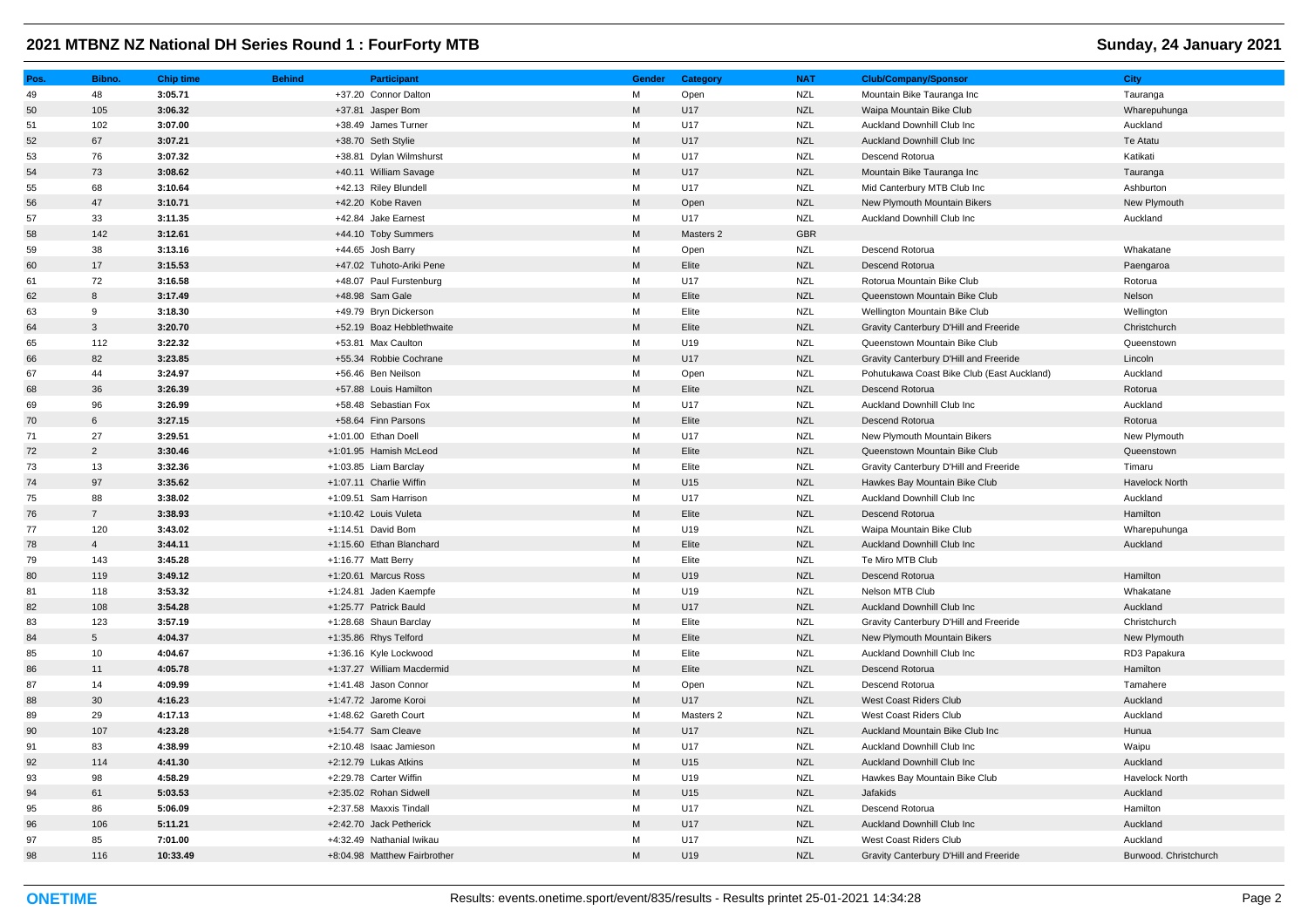| Pos.          | Bibno. | <b>Chip time</b> | <b>Behind</b> | Participant              | <b>Gender</b> | Category        | <b>NAT</b> | <b>Club/Company/Sponsor</b>            | <b>City</b>  |
|---------------|--------|------------------|---------------|--------------------------|---------------|-----------------|------------|----------------------------------------|--------------|
| 99            | 34     | 10:38.21         |               | +8:09.70 Gordon Stilwell | М             | Masters 3       | <b>NZL</b> | Auckland Downhill Club Inc             | Auckland     |
| 100           | 16     | 11:44.11         |               | +9:15.60 Daniel Self     | M             | Elite           | <b>NZL</b> | Descend Rotorua                        | Rotorua      |
| 101           | 63     | 23:06.07         |               | +20:37.56 Lantern Li     | M             | U15             | <b>NZL</b> | <b>International Rider</b>             | Pukekohe     |
| 102           | 117    | 31:23.80         |               | +28:55.29 Harper Ford    | M             | U15             | <b>NZL</b> | Canterbury MTB Club                    | Christchurch |
| <b>CUTOFF</b> | 26     |                  |               | Isaac Doell              | М             | U19             | <b>NZL</b> | New Plymouth Mountain Bikers           | New Plymouth |
| <b>DNS</b>    | 104    |                  |               | Lucas Bom                | M             | U17             | <b>NZL</b> | Waipa Mountain Bike Club               | Wharepuhunga |
| <b>DNS</b>    | 84     |                  |               | Hugo Mccarroll           | М             | U17             | <b>NZL</b> | Mountain Bike Tauranga Inc             | Lower Kaimai |
| <b>DNS</b>    | 28     |                  |               | Edd James                | M             | Masters 2       | <b>NZL</b> | Auckland Downhill Club Inc             | Auckland     |
| <b>DNS</b>    | 46     |                  |               | Louis Oudin              | М             | Open            | <b>NZL</b> | Auckland Downhill Club Inc             | Auckland     |
| <b>DNS</b>    | 58     |                  |               | Sterling Stevens-McNab   | M             | U <sub>15</sub> | <b>NZL</b> | Descend Rotorua                        | Rotorua      |
| <b>DNS</b>    | 75     |                  |               | Oliver Elkington         | M             | U19             | <b>NZL</b> | Nelson MTB Club                        | Nelson       |
| <b>DNS</b>    | 92     |                  |               | Kobe Purchase            | M             | U17             | <b>NZL</b> | <b>Auckland Downhill Club Inc.</b>     | Auckland     |
| <b>DNS</b>    | 101    |                  |               | Rylin Lalich             | M             | U17             | <b>NZL</b> | Te Miro Mountain Bike Club             | Morrinsville |
| <b>DNS</b>    | 103    |                  |               | <b>Elliot Howe</b>       | M             | U17             | <b>NZL</b> | Gravity Canterbury D'Hill and Freeride | Christchurch |

# **Seeding - ladies**

| Pos.           | Bibno. | <b>Chip time</b> | <b>Behind</b> | Participant            | <b>Gender</b> | Category  | <b>NAT</b> | <b>Club/Company/Sponsor</b>            | City         |
|----------------|--------|------------------|---------------|------------------------|---------------|-----------|------------|----------------------------------------|--------------|
|                | 78     | 2:43.70          |               | Jenna Hastings         |               | U19       | <b>NZL</b> | Rotorua Mountain Bike Club             | Rotorua      |
| $\overline{2}$ |        | 2:47.18          |               | +03.48 Kate Weatherly  |               | Elite     | <b>NZL</b> | Auckland Downhill Club Inc             | Auckland     |
| 3              | 32     | 3:02.93          |               | +19.23 Sacha Earnest   |               | U17       | <b>NZL</b> | Auckland Downhill Club Inc             | Auckland     |
| $\overline{4}$ | 66     | 3:05.99          |               | +22.29 Caitlin Flavell | E.            | U17       | <b>NZL</b> | Descend Rotorua                        | Rotorua      |
| 5              | 65     | 3:12.04          |               | +28.34 Leah Smith      |               | U17       | <b>NZL</b> | Gravity Canterbury D'Hill and Freeride | Christchurch |
| 6              | 109    | 3:15.52          |               | +31.82 Kalani Muirhead |               | U19       | <b>NZL</b> | Queenstown Mountain Bike Club          | Wanaka       |
|                | 64     | 3:28.84          |               | +45.14 Maddy Sinclair  |               | U17       | <b>NZL</b> | Marlborough Mountain Bike Club         | Blenheim     |
| 8              | 18     | 3:41.66          |               | +57.96 Agata Bulska    | F             | Masters 1 | <b>NZL</b> | Gravity Canterbury D'Hill and Freeride | Christchurch |
| 9              | 50     | 4:31.36          |               | +1:47.66 Josie Wayman  |               | U15       | <b>NZL</b> | Gravity Canterbury D'Hill and Freeride | Christchurch |
| 10             | 35     | 6:45.51          |               | +4:01.81 Amy Smith     |               | Open      | <b>NZL</b> | Bike Wanaka Inc                        | Wanaka       |
| <b>CUTOFF</b>  | 19     |                  |               | Jenna Bews             |               | Masters 1 | <b>NZL</b> | Southland Mountain Bike Club           | Dipton       |
| <b>DNS</b>     | 53     |                  |               | Eliana Hulsebosch      |               | U15       | <b>NZL</b> | Rotorua Mountain Bike Club             | Tauranga     |

## **Seeding - males Elite**

| Pos.           | Bibno.         | <b>Chip time</b> | <b>Behind</b> | Participant                | <b>Gender</b> | Category | <b>NAT</b> | <b>Club/Company/Sponsor</b>            | <b>City</b>  |
|----------------|----------------|------------------|---------------|----------------------------|---------------|----------|------------|----------------------------------------|--------------|
|                | 15             | 3:02.16          |               | Sean Mccarroll             | M             | Elite    | <b>NZL</b> | Queenstown Mountain Bike Club          | Queenstown   |
| $\overline{2}$ | 17             | 3:15.53          |               | +13.37 Tuhoto-Ariki Pene   | M             | Elite    | <b>NZL</b> | Descend Rotorua                        | Paengaroa    |
|                |                | 3:17.49          |               | +15.33 Sam Gale            | M             | Elite    | <b>NZL</b> | Queenstown Mountain Bike Club          | Nelson       |
|                | 9              | 3:18.30          |               | +16.14 Bryn Dickerson      | M             | Elite    | <b>NZL</b> | Wellington Mountain Bike Club          | Wellington   |
|                |                | 3:20.70          |               | +18.54 Boaz Hebblethwaite  | М             | Elite    | <b>NZL</b> | Gravity Canterbury D'Hill and Freeride | Christchurch |
| 6              | 36             | 3:26.39          |               | +24.23 Louis Hamilton      | M             | Elite    | <b>NZL</b> | Descend Rotorua                        | Rotorua      |
|                |                | 3:27.15          |               | +24.99 Finn Parsons        | м             | Elite    | <b>NZL</b> | Descend Rotorua                        | Rotorua      |
| 8              | $\overline{2}$ | 3:30.46          |               | +28.30 Hamish McLeod       | M             | Elite    | <b>NZL</b> | Queenstown Mountain Bike Club          | Queenstown   |
|                | 13             | 3:32.36          |               | +30.20 Liam Barclay        | M             | Elite    | <b>NZL</b> | Gravity Canterbury D'Hill and Freeride | Timaru       |
| 10             |                | 3:38.93          |               | +36.77 Louis Vuleta        | M             | Elite    | <b>NZL</b> | Descend Rotorua                        | Hamilton     |
| 11             |                | 3:44.11          |               | +41.95 Ethan Blanchard     | м             | Elite    | <b>NZL</b> | Auckland Downhill Club Inc             | Auckland     |
| 12             | 143            | 3:45.28          |               | +43.12 Matt Berry          | M             | Elite    | <b>NZL</b> | Te Miro MTB Club                       |              |
| 13             | 123            | 3:57.19          |               | +55.03 Shaun Barclay       | М             | Elite    | <b>NZL</b> | Gravity Canterbury D'Hill and Freeride | Christchurch |
| 14             | 5              | 4:04.37          |               | +1:02.21 Rhys Telford      | M             | Elite    | <b>NZL</b> | New Plymouth Mountain Bikers           | New Plymouth |
| 15             | 10             | 4:04.67          |               | +1:02.51 Kyle Lockwood     | М             | Elite    | <b>NZL</b> | Auckland Downhill Club Inc             | RD3 Papakura |
| 16             | 11             | 4:05.78          |               | +1:03.62 William Macdermid | M             | Elite    | <b>NZL</b> | Descend Rotorua                        | Hamilton     |
| 17             | 16             | 11:44.11         |               | +8:41.95 Daniel Self       | M             | Elite    | <b>NZL</b> | Descend Rotorua                        | Rotorua      |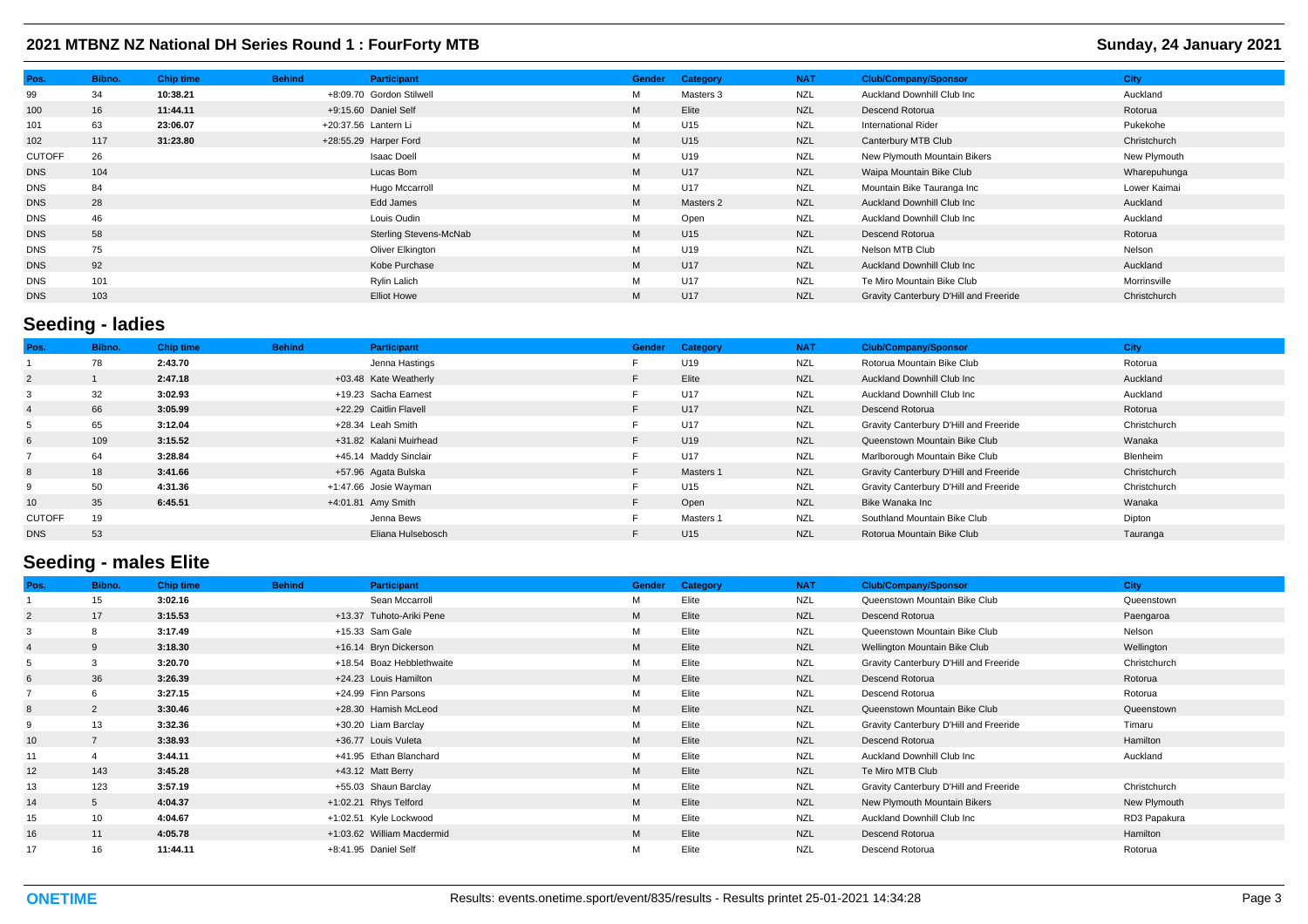#### **Seeding - ladies Elite**

| Pos. | Bibno. Chip time |         | <b>Behind</b> | Participant    | Gender Category |     | NAT Club/Company/Sponsor   |          |
|------|------------------|---------|---------------|----------------|-----------------|-----|----------------------------|----------|
|      |                  | 2:47.18 |               | Kate Weatherly | Elite           | NZL | Auckland Downhill Club Inc | Auckland |
|      |                  |         |               |                |                 |     |                            |          |

## **Seeding - males Masters 3**

| Pos | ibno. | <b>Chip time</b> | sehind i | articipant               | Gender | Category  |            | <b>Club/Company/Sponsor</b> |          |
|-----|-------|------------------|----------|--------------------------|--------|-----------|------------|-----------------------------|----------|
|     |       | 2:55.81          |          | Dion Earnest             |        | Masters 3 | NZL        | Auckland Downhill Club Inc  | Auckland |
|     | 34    | 10:38.21         |          | +7:42.40 Gordon Stilwell |        | Masters 3 | <b>NZL</b> | Auckland Downhill Club Inc  | Auckland |

#### **Seeding - males Masters 2**

| Pos.       | <b>Bibno.</b> | Chip time | <b>Behind</b> | <b>Participant</b>    | Gender | Category  | <b>NAT</b> | <b>Club/Company/Sponsor</b>  |              |
|------------|---------------|-----------|---------------|-----------------------|--------|-----------|------------|------------------------------|--------------|
|            | 25            | 2:58.32   |               | Darren Doell          | м      | Masters 2 | <b>NZL</b> | New Plymouth Mountain Bikers | New Plymouth |
| $\epsilon$ | 142           | 3:12.61   |               | +14.29 Toby Summers   | M      | Masters 2 | <b>GBR</b> |                              |              |
|            | 29            | 4:17.13   |               | +1:18.81 Gareth Court | м      | Masters 2 | <b>NZL</b> | West Coast Riders Club       | Auckland     |
| <b>DNS</b> | 28            |           |               | Edd James             | M      | Masters 2 | <b>NZL</b> | Auckland Downhill Club Inc   | Auckland     |

### **Seeding - males Masters 1**

| Pos. | <b>Bibno.</b> | <b>Chip time</b> | <b>Behind</b> | <b>Participant</b>            |   | Gender Category | <b>NAT</b> | <b>Club/Company/Sponsor</b> | City     |
|------|---------------|------------------|---------------|-------------------------------|---|-----------------|------------|-----------------------------|----------|
|      | 24            | 2:28.51          |               | Ricardo Munoz                 | М | Masters 1       | NZL        | Auckland Downhill Club Inc  | Auckland |
|      | 23            | 2:33.08          |               | +04.57 Gustavo Testa          | M | Masters 1       | <b>NZL</b> | Auckland Downhill Club Inc  | Auckland |
|      | 21            | 2:47.38          |               | +18.87 Andrey Tekutov         | М | Masters 1       | NZL        | Rotorua Mountain Bike Club  | Parakai  |
|      | 22            | 2:47.88          |               | +19.37 Patrick De Leon Imbert | M | Masters 1       | <b>NZL</b> | Auckland Downhill Club Inc  | Auckland |
|      | 141           | 2:53.42          |               | +24.91 Todd Couper            | М | Masters 1       | NZL        | <b>Gravity Canterbury</b>   |          |

#### **Seeding - ladies Masters 1**

| Pos.          | <u>upno.</u> |         |              | iendel | ateuol    | NAT        | ub/Company/Sponsor                     |              |
|---------------|--------------|---------|--------------|--------|-----------|------------|----------------------------------------|--------------|
|               | 18           | 3:41.66 | Agata Bulska |        | Masters 1 | <b>NZL</b> | Gravity Canterbury D'Hill and Freeride | Christchurch |
| <b>CUTOFF</b> |              |         | Jenna Bews   |        | Masters 1 | <b>NZL</b> | Southland Mountain Bike Club           | Dipton       |

## **Seeding - males Open**

| Pos.           | Bibno. | <b>Chip time</b> | <b>Behind</b> | Participant           | <b>Gender</b> | Category | <b>NAT</b> | <b>Club/Company/Sponsor</b>                | <b>City</b>  |
|----------------|--------|------------------|---------------|-----------------------|---------------|----------|------------|--------------------------------------------|--------------|
|                | 42     | 2:47.22          |               | Ryan Hunt             | м             | Open     | <b>NZL</b> | New Plymouth Mountain Bikers               | New Plymouth |
| $\overline{2}$ | 39     | 2:53.71          |               | +06.49 Austin Sue     | M             | Open     | <b>NZL</b> | Gravity Canterbury D'Hill and Freeride     | Auckland     |
| 3              | 41     | 2:56.78          |               | +09.56 Ethan Burns    | M             | Open     | <b>NZL</b> | Port Nicholson Poneke (PNP) Cycling Club   | Wellington   |
| $\overline{4}$ | 43     | 2:57.25          |               | +10.03 Ned Crawshaw   | M             | Open     | <b>NZL</b> | New Plymouth Mountain Bikers               | New plymouth |
| 5              | 49     | 3:02.27          |               | +15.05 Taylor Forrest | м             | Open     | NZL        | Descend Rotorua                            | Rotorua      |
| 6              | 48     | 3:05.71          |               | +18.49 Connor Dalton  | M             | Open     | <b>NZL</b> | Mountain Bike Tauranga Inc                 | Tauranga     |
|                | 47     | 3:10.71          |               | +23.49 Kobe Raven     | М             | Open     | NZL        | New Plymouth Mountain Bikers               | New Plymouth |
| 8              | 38     | 3:13.16          |               | +25.94 Josh Barry     | M             | Open     | <b>NZL</b> | Descend Rotorua                            | Whakatane    |
| 9              | 44     | 3:24.97          |               | +37.75 Ben Neilson    | M             | Open     | NZL        | Pohutukawa Coast Bike Club (East Auckland) | Auckland     |
| 10             | 14     | 4:09.99          |               | +1:22.77 Jason Connor | M             | Open     | <b>NZL</b> | Descend Rotorua                            | Tamahere     |
| <b>DNS</b>     | 46     |                  |               | Louis Oudin           | м             | Open     | <b>NZL</b> | Auckland Downhill Club Inc                 | Auckland     |
|                |        |                  |               |                       |               |          |            |                                            |              |

## **Seeding - ladies Open**

| Pos. The contract of the |    | <b>September 1999</b> Behind<br><b>Bibno.</b> Chip time | Participant |      | <b>STATE AND STATE AND STATE AND STATE AND STATE AND STATE AND STATE AND STATE AND STATE AND STATE AND STATE AND ST</b> | Club/Company/Sponsor |        |
|--------------------------|----|---------------------------------------------------------|-------------|------|-------------------------------------------------------------------------------------------------------------------------|----------------------|--------|
|                          | 35 | 6:45.51                                                 | Amy Smith   | Open | NZL                                                                                                                     | Bike Wanaka Inc.     | Wanaka |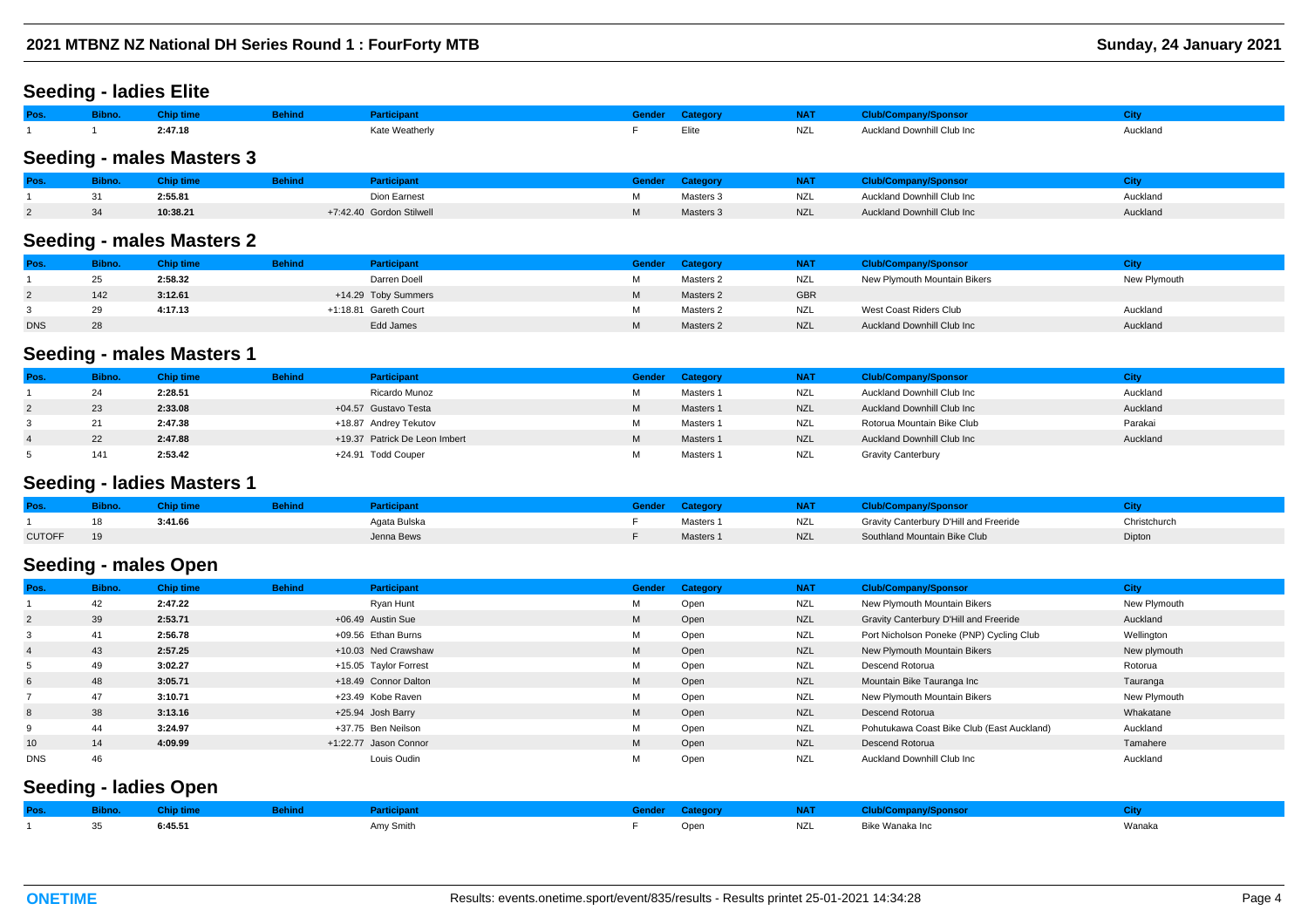#### **Seeding - males U19**

| Pos.           | Bibno. | <b>Chip time</b> | <b>Behind</b> | <b>Participant</b>           | Gender | Category        | <b>NAT</b> | <b>Club/Company/Sponsor</b>              | <b>City</b>           |
|----------------|--------|------------------|---------------|------------------------------|--------|-----------------|------------|------------------------------------------|-----------------------|
|                | 111    | 2:44.00          |               | <b>Cameron Beck</b>          | м      | U19             | <b>NZL</b> | Rotorua Mountain Bike Club               | Rotorua               |
| $\overline{2}$ | 115    | 2:45.84          |               | +01.84 Sam Weir              | M      | U19             | <b>NZL</b> | Gravity Canterbury D'Hill and Freeride   | Christchurch          |
| 3              | 121    | 2:48.88          |               | +04.88 Cameron Clemett       | M      | U19             | <b>NZL</b> | Marlborough Mountain Bike Club           | Blenheim              |
| $\overline{4}$ | 80     | 2:52.54          |               | +08.54 Guy Johnston          | M      | U19             | <b>NZL</b> | Queenstown Mountain Bike Club            | Thames                |
| 5              | 91     | 2:53.88          |               | +09.88 Ruben Birdling        | М      | U19             | <b>NZL</b> | Wellington Mountain Bike Club            | Porirua               |
| 6              | 110    | 2:57.79          |               | +13.79 Jack Willock          | M      | U <sub>19</sub> | <b>NZL</b> | Gisborne MTB Club                        | Gisborne              |
|                | 12     | 2:58.38          |               | +14.38 James Macdermid       | М      | U19             | <b>NZL</b> | Descend Rotorua                          | Hamilton              |
| 8              | 40     | 2:58.65          |               | +14.65 Watson Burns          | M      | U <sub>19</sub> | <b>NZL</b> | Port Nicholson Poneke (PNP) Cycling Club | Wellington            |
| 9              | 60     | 2:59.74          |               | +15.74 Lachlan Stevens-McNab | M      | U19             | <b>NZL</b> | Descend Rotorua                          | Rotorua               |
| 10             | 37     | 3:00.74          |               | +16.74 Sam Luff              | M      | U19             | <b>NZL</b> | Totara Park Mountain Bike Club           | Auckland              |
| 11             | 71     | 3:02.45          |               | +18.45 George Harvey         | м      | U19             | <b>NZL</b> | Descend Rotorua                          | Rotorua               |
| 12             | 122    | 3:04.46          |               | +20.46 Ethan Dent Hardy      | M      | U <sub>19</sub> | <b>NZL</b> | Rotorua Mountain Bike Club               | Hamilton              |
| 13             | 52     | 3:05.25          |               | +21.25 Alex Wayman           | М      | U19             | <b>NZL</b> | Gravity Canterbury D'Hill and Freeride   | Christchurch          |
| 14             | 112    | 3:22.32          |               | +38.32 Max Caulton           | M      | U <sub>19</sub> | <b>NZL</b> | Queenstown Mountain Bike Club            | Queenstown            |
| 15             | 120    | 3:43.02          |               | +59.02 David Bom             | M      | U19             | <b>NZL</b> | Waipa Mountain Bike Club                 | Wharepuhunga          |
| 16             | 119    | 3:49.12          |               | +1:05.12 Marcus Ross         | M      | U <sub>19</sub> | <b>NZL</b> | Descend Rotorua                          | Hamilton              |
| 17             | 118    | 3:53.32          |               | +1:09.32 Jaden Kaempfe       | М      | U19             | <b>NZL</b> | Nelson MTB Club                          | Whakatane             |
| 18             | 98     | 4:58.29          |               | +2:14.29 Carter Wiffin       | M      | U <sub>19</sub> | <b>NZL</b> | Hawkes Bay Mountain Bike Club            | <b>Havelock North</b> |
| 19             | 116    | 10:33.49         |               | +7:49.49 Matthew Fairbrother | М      | U19             | <b>NZL</b> | Gravity Canterbury D'Hill and Freeride   | Burwood. Christchurch |
| <b>CUTOFF</b>  | 26     |                  |               | <b>Isaac Doell</b>           | M      | U <sub>19</sub> | <b>NZL</b> | New Plymouth Mountain Bikers             | New Plymouth          |
| <b>DNS</b>     | 75     |                  |               | Oliver Elkington             | M      | U19             | <b>NZL</b> | Nelson MTB Club                          | Nelson                |

## **Seeding - ladies U19**

| Pos |     |         |                        |     | .          |                               |         |
|-----|-----|---------|------------------------|-----|------------|-------------------------------|---------|
|     | 78  | 2:43.70 | Jenna Hastings         | U19 | NZL        | Rotorua Mountain Bike Club    | Rotoru. |
|     | 109 | 3:15.52 | +31.82 Kalani Muirhead | U19 | <b>NZL</b> | Queenstown Mountain Bike Club | Wanaka  |

## **Seeding - males U17**

| Pos.           | Bibno. | <b>Chip time</b> | <b>Behind</b> | <b>Participant</b>        | <b>Gender</b> | Category | <b>NAT</b> | <b>Club/Company/Sponsor</b>                | <b>City</b>      |
|----------------|--------|------------------|---------------|---------------------------|---------------|----------|------------|--------------------------------------------|------------------|
|                | 69     | 2:40.55          |               | Luke Hancock              | М             | U17      | <b>NZL</b> | Bike Wanaka Inc                            | Wanaka           |
| $\overline{2}$ | 139    | 2:40.61          |               | +00.06 Ryan Hastings      | M             | U17      | <b>NZL</b> | Rotorua Mountain Bike Club                 | Rotorua          |
|                | 81     | 2:46.89          |               | +06.34 Riley Woodward     | M             | U17      | <b>NZL</b> | Mountain Bike Tauranga Inc                 | Tauranga         |
|                | 89     | 2:48.27          |               | +07.72 Ben Sziranyi       | M             | U17      | <b>NZL</b> | Marlborough Mountain Bike Club             | <b>Blenheim</b>  |
|                | 95     | 2:52.17          |               | +11.62 Luke Jenkins       | М             | U17      | NZL        | Auckland Downhill Club Inc                 | Auckland         |
| 6              | 93     | 2:52.46          |               | +11.91 Ollie Jeffrey      | M             | U17      | <b>NZL</b> | Auckland Downhill Club Inc                 | Auckland         |
|                | 87     | 2:52.84          |               | +12.29 Arje Beveridge     | M             | U17      | <b>NZL</b> | Manawatu Mountain Bike Club                | Palmerston North |
| 8              | 70     | 2:54.26          |               | +13.71 William Harvey     | M             | U17      | <b>NZL</b> | Descend Rotorua                            | Rotorua          |
|                | 99     | 2:55.79          |               | +15.24 George Davey       | М             | U17      | <b>NZL</b> | Wanganui MTB Club Inc                      | Wanganui         |
| 10             | 79     | 2:57.37          |               | +16.82 Heath Johnston     | M             | U17      | <b>NZL</b> | Rotorua Mountain Bike Club                 | Thames           |
|                | 59     | 3:00.20          |               | +19.65 Wyatt Mcnab        | М             | U17      | <b>NZL</b> | Descend Rotorua                            | Rotorua          |
| 12             | 74     | 3:00.23          |               | +19.68 James Elkington    | M             | U17      | <b>NZL</b> | Nelson MTB Club                            | Nelson           |
| 13             | 90     | 3:01.62          |               | +21.07 Ashton Birdling    | M             | U17      | <b>NZL</b> | Wellington Mountain Bike Club              | Porirua          |
| 14             | 51     | 3:03.81          |               | +23.26 Luke Wayman        | M             | U17      | <b>NZL</b> | Gravity Canterbury D'Hill and Freeride     | Christchurch     |
| 15             | 94     | 3:04.39          |               | +23.84 Roberto Pennington | М             | U17      | NZL        | Auckland Downhill Club Inc                 | Auckland         |
| 16             | 45     | 3:05.10          |               | +24.55 Daniel Neilson     | M             | U17      | <b>NZL</b> | Pohutukawa Coast Bike Club (East Auckland) | Auckland         |
| 17             | 105    | 3:06.32          |               | +25.77 Jasper Bom         | М             | U17      | <b>NZL</b> | Waipa Mountain Bike Club                   | Wharepuhunga     |
| 18             | 102    | 3:07.00          |               | +26.45 James Turner       | M             | U17      | <b>NZL</b> | <b>Auckland Downhill Club Inc.</b>         | Auckland         |
|                |        |                  |               |                           |               |          |            |                                            |                  |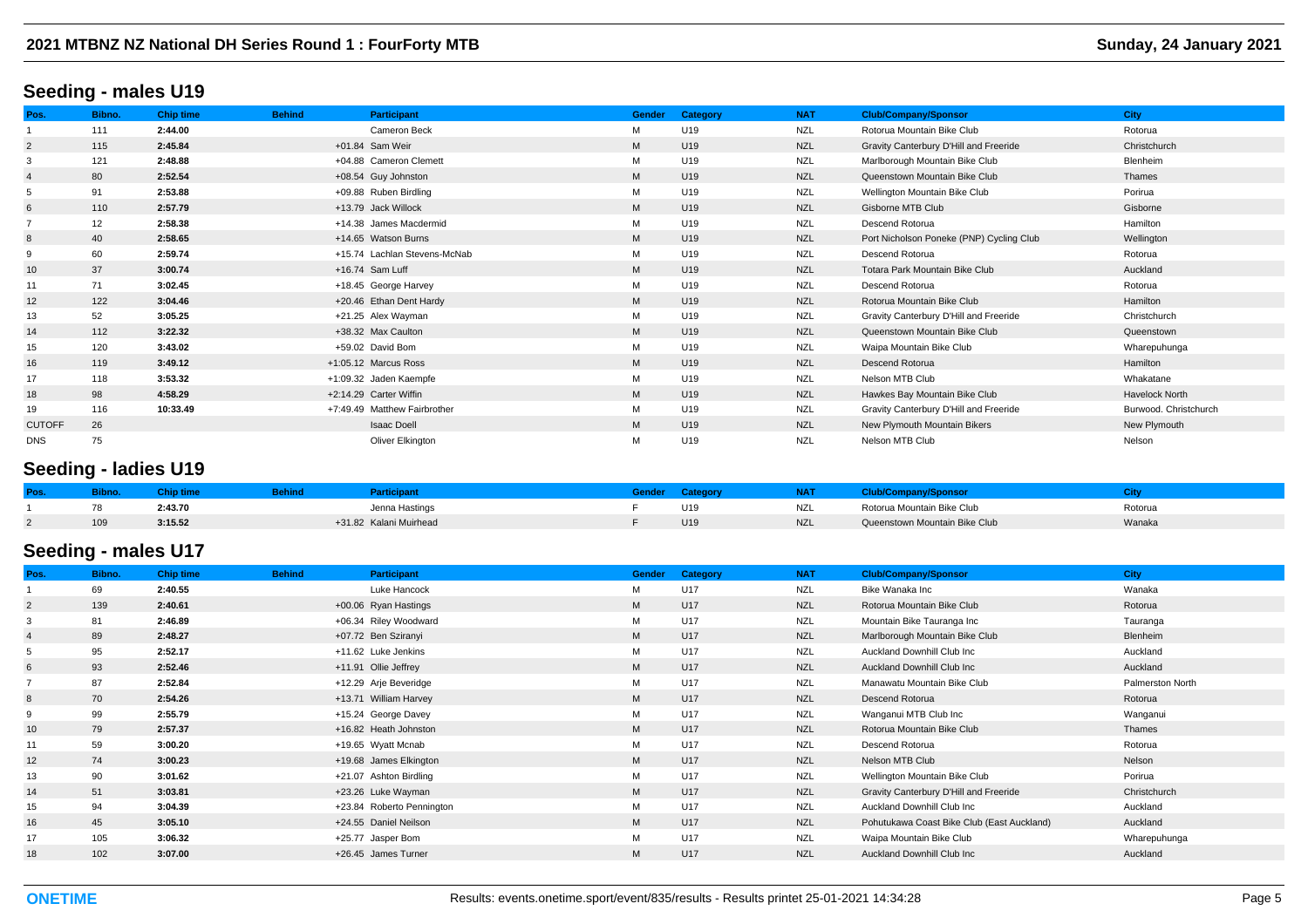| Pos.       | Bibno. | <b>Chip time</b> | <b>Behind</b> | <b>Participant</b>        | <b>Gender</b> | Category | <b>NAT</b> | <b>Club/Company/Sponsor</b>            | <b>City</b>  |
|------------|--------|------------------|---------------|---------------------------|---------------|----------|------------|----------------------------------------|--------------|
| 19         | 67     | 3:07.21          |               | +26.66 Seth Stylie        | М             | U17      | <b>NZL</b> | Auckland Downhill Club Inc             | Te Atatu     |
| 20         | 76     | 3:07.32          |               | +26.77 Dylan Wilmshurst   | M             | U17      | <b>NZL</b> | Descend Rotorua                        | Katikati     |
| 21         | 73     | 3:08.62          |               | +28.07 William Savage     | М             | U17      | <b>NZL</b> | Mountain Bike Tauranga Inc             | Tauranga     |
| 22         | 68     | 3:10.64          |               | +30.09 Riley Blundell     | M             | U17      | <b>NZL</b> | Mid Canterbury MTB Club Inc            | Ashburton    |
| 23         | 33     | 3:11.35          |               | +30.80 Jake Earnest       | M             | U17      | <b>NZL</b> | Auckland Downhill Club Inc             | Auckland     |
| 24         | 72     | 3:16.58          |               | +36.03 Paul Furstenburg   | M             | U17      | <b>NZL</b> | Rotorua Mountain Bike Club             | Rotorua      |
| 25         | 82     | 3:23.85          |               | +43.30 Robbie Cochrane    | М             | U17      | <b>NZL</b> | Gravity Canterbury D'Hill and Freeride | Lincoln      |
| 26         | 96     | 3:26.99          |               | +46.44 Sebastian Fox      | M             | U17      | <b>NZL</b> | <b>Auckland Downhill Club Inc.</b>     | Auckland     |
| 27         | 27     | 3:29.51          |               | +48.96 Ethan Doell        | М             | U17      | NZL        | New Plymouth Mountain Bikers           | New Plymouth |
| 28         | 88     | 3:38.02          |               | +57.47 Sam Harrison       | M             | U17      | <b>NZL</b> | <b>Auckland Downhill Club Inc.</b>     | Auckland     |
| 29         | 108    | 3:54.28          |               | +1:13.73 Patrick Bauld    | M             | U17      | <b>NZL</b> | Auckland Downhill Club Inc             | Auckland     |
| 30         | 30     | 4:16.23          |               | +1:35.68 Jarome Koroi     | M             | U17      | <b>NZL</b> | West Coast Riders Club                 | Auckland     |
| 31         | 107    | 4:23.28          |               | +1:42.73 Sam Cleave       | М             | U17      | <b>NZL</b> | Auckland Mountain Bike Club Inc        | Hunua        |
| 32         | 83     | 4:38.99          |               | +1:58.44 Isaac Jamieson   | M             | U17      | <b>NZL</b> | <b>Auckland Downhill Club Inc.</b>     | Waipu        |
| 33         | 86     | 5:06.09          |               | +2:25.54 Maxxis Tindall   | M             | U17      | NZL        | Descend Rotorua                        | Hamilton     |
| 34         | 106    | 5:11.21          |               | +2:30.66 Jack Petherick   | M             | U17      | <b>NZL</b> | <b>Auckland Downhill Club Inc.</b>     | Auckland     |
| 35         | 85     | 7:01.00          |               | +4:20.45 Nathanial Iwikau | М             | U17      | <b>NZL</b> | West Coast Riders Club                 | Auckland     |
| <b>DNS</b> | 104    |                  |               | Lucas Bom                 | M             | U17      | <b>NZL</b> | Waipa Mountain Bike Club               | Wharepuhunga |
| <b>DNS</b> | 84     |                  |               | Hugo Mccarroll            | M             | U17      | <b>NZL</b> | Mountain Bike Tauranga Inc             | Lower Kaimai |
| <b>DNS</b> | 92     |                  |               | Kobe Purchase             | M             | U17      | <b>NZL</b> | Auckland Downhill Club Inc.            | Auckland     |
| <b>DNS</b> | 101    |                  |               | Rylin Lalich              | М             | U17      | <b>NZL</b> | Te Miro Mountain Bike Club             | Morrinsville |
| <b>DNS</b> | 103    |                  |               | <b>Elliot Howe</b>        | M             | U17      | <b>NZL</b> | Gravity Canterbury D'Hill and Freeride | Christchurch |

# **Seeding - ladies U17**

|    | Chip time | <b>Behind</b> | <b>Participant</b>     | Gender | Category | <b>NAT</b> | <b>Club/Company/Sponsor</b>            |              |
|----|-----------|---------------|------------------------|--------|----------|------------|----------------------------------------|--------------|
| 32 | 3:02.93   |               | Sacha Earnest          |        | U17      | NZL        | Auckland Downhill Club Inc             | Auckland     |
| 66 | 3:05.99   |               | +03.06 Caitlin Flavell |        | U17      | <b>NZL</b> | Descend Rotorua                        | Rotorua      |
| 65 | 3:12.04   |               | +09.11 Leah Smith      |        | U17      | NZL        | Gravity Canterbury D'Hill and Freeride | Christchurch |
| 64 | 3:28.84   |               | +25.91 Maddy Sinclair  |        | U17      | <b>NZL</b> | Marlborough Mountain Bike Club         | Blenheim     |

# **Seeding - males U15**

| Pos.            | Bibno. | <b>Chip time</b> | <b>Behind</b> | Participant            | Gender | Category        | <b>NAT</b> | <b>Club/Company/Sponsor</b>            | <b>City</b>           |
|-----------------|--------|------------------|---------------|------------------------|--------|-----------------|------------|----------------------------------------|-----------------------|
|                 | 62     | 2:41.75          |               | Jack Collins           | м      | U15             | <b>NZL</b> | Gravity Canterbury D'Hill and Freeride | Christchurch          |
| $\overline{2}$  | 55     | 2:43.85          |               | +02.10 Lenny Browne    | M      | U <sub>15</sub> | <b>NZL</b> | Auckland Downhill Club Inc             | Piha                  |
|                 | 54     | 2:48.40          |               | +06.65 Oli Clark       | M      | U15             | <b>NZL</b> | Gravity Canterbury D'Hill and Freeride | Kaikoura              |
|                 | 113    | 2:54.64          |               | +12.89 Callum Garlick  | M      | U <sub>15</sub> | <b>NZL</b> | Auckland Downhill Club Inc             | Opua                  |
|                 | 56     | 2:58.72          |               | +16.97 Ben Mexted      | M      | U15             | <b>NZL</b> | Descend Rotorua                        | Hamilton              |
| 6               | 57     | 3:00.03          |               | +18.28 Matti McGregor  | M      | U <sub>15</sub> | <b>NZL</b> | Rotorua Mountain Bike Club             | Rotorua               |
|                 | 97     | 3:35.62          |               | +53.87 Charlie Wiffin  | M      | U15             | NZL        | Hawkes Bay Mountain Bike Club          | <b>Havelock North</b> |
| 8               | 114    | 4:41.30          |               | +1:59.55 Lukas Atkins  | M      | U <sub>15</sub> | <b>NZL</b> | Auckland Downhill Club Inc             | Auckland              |
| $\mathbf{Q}$    | 61     | 5:03.53          |               | +2:21.78 Rohan Sidwell | M      | U15             | NZL        | Jafakids                               | Auckland              |
| 10 <sup>1</sup> | 63     | 23:06.07         |               | +20:24.32 Lantern Li   | M      | U <sub>15</sub> | <b>NZL</b> | <b>International Rider</b>             | Pukekohe              |
| 11              | 117    | 31:23.80         |               | +28:42.05 Harper Ford  | M      | U15             | <b>NZL</b> | Canterbury MTB Club                    | Christchurch          |
| <b>DNS</b>      | 58     |                  |               | Sterling Stevens-McNab | M      | U15             | <b>NZL</b> | Descend Rotorua                        | Rotorua               |

# **Seeding - ladies U15**

| Pos.       | sipno. |         | <u>A</u> dicipant | Bende | Category | NAT        | :lub/Company/Sponsor                   |              |
|------------|--------|---------|-------------------|-------|----------|------------|----------------------------------------|--------------|
|            | 50     | 4:31.36 | Josie Wayman      |       | U15      | <b>NZL</b> | Gravity Canterbury D'Hill and Freeride | Christchurch |
| <b>DNS</b> | 53     |         | Fliana Hulsebosch |       | U15      | <b>NZL</b> | Rotorua Mountain Bike Club             | fauranga     |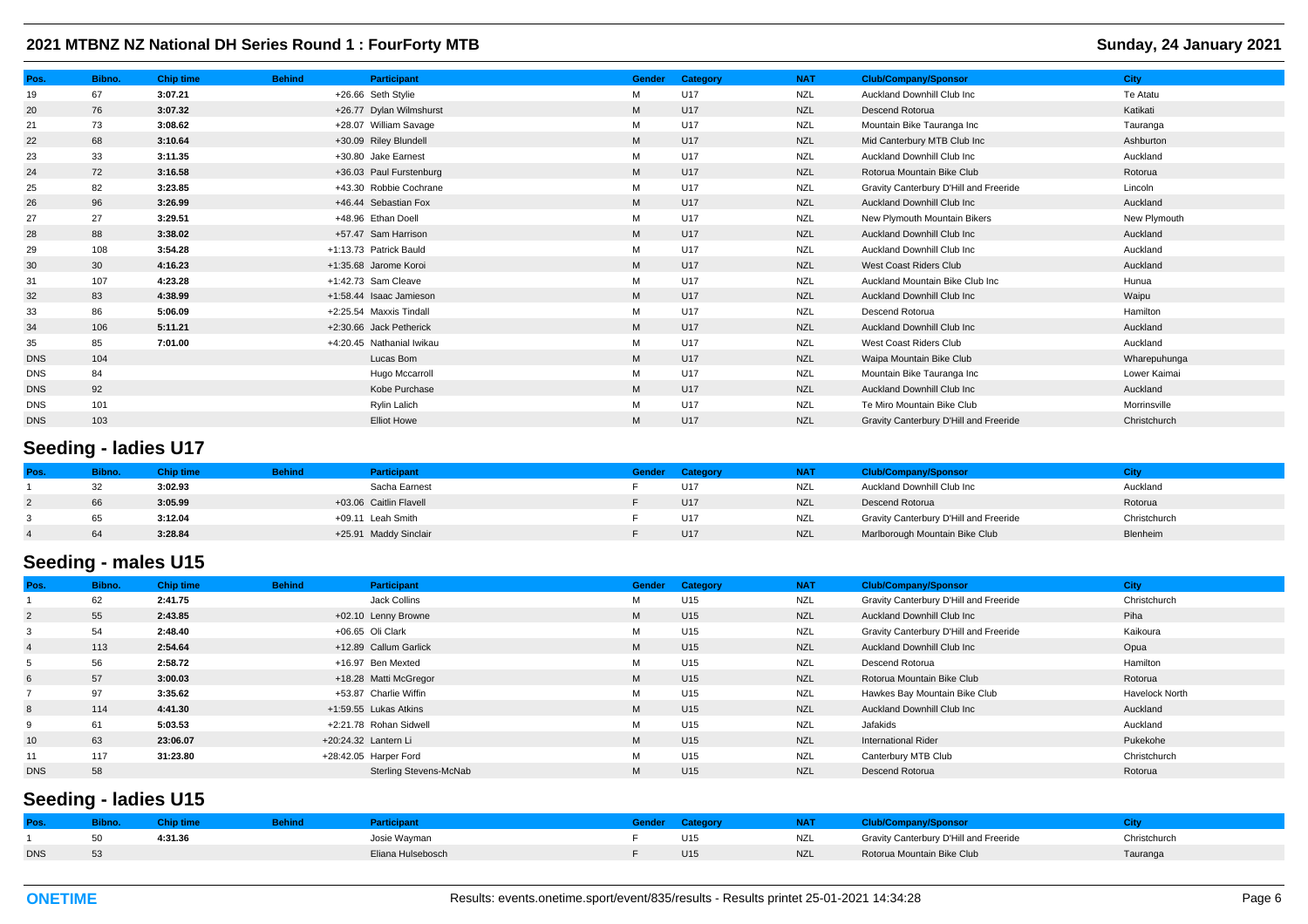## **Race Run - males**

| Pos.           | Bibno.          | <b>Chip time</b> | <b>Behind</b> | <b>Participant</b>              | <b>Gender</b>                                                                                              | Category  | <b>NAT</b> | <b>Club/Company/Sponsor</b>                | <b>City</b>  |
|----------------|-----------------|------------------|---------------|---------------------------------|------------------------------------------------------------------------------------------------------------|-----------|------------|--------------------------------------------|--------------|
| $\overline{1}$ | 10              | 2:44.36          |               | Kyle Lockwood                   | м                                                                                                          | Elite     | <b>NZL</b> | Auckland Downhill Club Inc                 | RD3 Papakura |
| $\overline{2}$ | 36              | 2:45.56          |               | +01.20 Louis Hamilton           | M                                                                                                          | Elite     | <b>NZL</b> | Descend Rotorua                            | Rotorua      |
| 3              | 17              | 2:46.19          |               | +01.83 Tuhoto-Ariki Pene        | М                                                                                                          | Elite     | <b>NZL</b> | Descend Rotorua                            | Paengaroa    |
| $\overline{4}$ | 9               | 2:48.51          |               | +04.15 Bryn Dickerson           | M                                                                                                          | Elite     | <b>NZL</b> | Wellington Mountain Bike Club              | Wellington   |
| 5              | 143             | 2:49.46          |               | +05.10 Matt Berry               | М                                                                                                          | Elite     | <b>NZL</b> | Te Miro MTB Club                           |              |
| 6              | 8               | 2:52.37          |               | +08.01 Sam Gale                 | M                                                                                                          | Elite     | <b>NZL</b> | Queenstown Mountain Bike Club              | Nelson       |
| $\overline{7}$ | 80              | 3:00.87          |               | +16.51 Guy Johnston             | M                                                                                                          | U19       | <b>NZL</b> | Queenstown Mountain Bike Club              | Thames       |
| 8              | 111             | 3:00.98          |               | +16.62 Cameron Beck             | M                                                                                                          | U19       | <b>NZL</b> | Rotorua Mountain Bike Club                 | Rotorua      |
| 9              | 60              | 3:01.07          |               | +16.71 Lachlan Stevens-McNab    | M                                                                                                          | U19       | <b>NZL</b> | Descend Rotorua                            | Rotorua      |
| 10             | $\overline{2}$  | 3:01.22          |               | +16.86 Hamish McLeod            | M                                                                                                          | Elite     | <b>NZL</b> | Queenstown Mountain Bike Club              | Queenstown   |
| 11             | $\overline{4}$  | 3:02.05          |               | +17.69 Ethan Blanchard          | М                                                                                                          | Elite     | <b>NZL</b> | Auckland Downhill Club Inc                 | Auckland     |
| 12             | 12              | 3:06.43          |               | +22.07 James Macdermid          | M                                                                                                          | U19       | <b>NZL</b> | Descend Rotorua                            | Hamilton     |
| 13             | $\overline{7}$  | 3:07.66          |               | +23.30 Louis Vuleta             | М                                                                                                          | Elite     | <b>NZL</b> | Descend Rotorua                            | Hamilton     |
| 14             | 13              | 3:08.00          |               | +23.64 Liam Barclay             | $\mathsf{M}% _{T}=\mathsf{M}_{T}\!\left( a,b\right) ,\ \mathsf{M}_{T}=\mathsf{M}_{T}\!\left( a,b\right) ,$ | Elite     | <b>NZL</b> | Gravity Canterbury D'Hill and Freeride     | Timaru       |
| 15             | 123             | 3:10.56          |               | +26.20 Shaun Barclay            | М                                                                                                          | Elite     | <b>NZL</b> | Gravity Canterbury D'Hill and Freeride     | Christchurch |
| 16             | 79              | 3:11.18          |               | +26.82 Heath Johnston           | M                                                                                                          | U17       | <b>NZL</b> | Rotorua Mountain Bike Club                 | Thames       |
| 17             | 115             | 3:11.67          |               | +27.31 Sam Weir                 | М                                                                                                          | U19       | <b>NZL</b> | Gravity Canterbury D'Hill and Freeride     | Christchurch |
| 18             | 52              | 3:13.85          |               | +29.49 Alex Wayman              | M                                                                                                          | U19       | <b>NZL</b> | Gravity Canterbury D'Hill and Freeride     | Christchurch |
| 19             | 15              | 3:15.09          |               | +30.73 Sean Mccarroll           | М                                                                                                          | Elite     | <b>NZL</b> | Queenstown Mountain Bike Club              | Queenstown   |
| 20             | $5\phantom{.0}$ | 3:16.33          |               | +31.97 Rhys Telford             | M                                                                                                          | Elite     | <b>NZL</b> | New Plymouth Mountain Bikers               | New Plymouth |
| 21             | 11              | 3:16.88          |               | +32.52 William Macdermid        | М                                                                                                          | Elite     | <b>NZL</b> | Descend Rotorua                            | Hamilton     |
| 22             | 118             | 3:17.09          |               | +32.73 Jaden Kaempfe            | M                                                                                                          | U19       | <b>NZL</b> | Nelson MTB Club                            | Whakatane    |
| 23             | 121             | 3:18.08          |               | +33.72 Cameron Clemett          | M                                                                                                          | U19       | <b>NZL</b> | Marlborough Mountain Bike Club             | Blenheim     |
| 24             | 42              | 3:18.84          |               | +34.48 Ryan Hunt                | M                                                                                                          | Open      | <b>NZL</b> | New Plymouth Mountain Bikers               | New Plymouth |
| 25             | 26              | 3:19.00          |               | +34.64 Isaac Doell              | M                                                                                                          | U19       | <b>NZL</b> | New Plymouth Mountain Bikers               | New Plymouth |
| 26             | 71              | 3:19.33          |               | +34.97 George Harvey            | M                                                                                                          | U19       | <b>NZL</b> | Descend Rotorua                            | Rotorua      |
| 27             | 6               | 3:19.78          |               | +35.42 Finn Parsons             | М                                                                                                          | Elite     | <b>NZL</b> | Descend Rotorua                            | Rotorua      |
| 28             | 69              | 3:21.19          |               | +36.83 Luke Hancock             | M                                                                                                          | U17       | <b>NZL</b> | Bike Wanaka Inc                            | Wanaka       |
| 29             | 91              | 3:23.07          |               | +38.71 Ruben Birdling           | М                                                                                                          | U19       | <b>NZL</b> | Wellington Mountain Bike Club              | Porirua      |
| 30             | 81              | 3:23.80          |               | +39.44 Riley Woodward           | M                                                                                                          | U17       | <b>NZL</b> | Mountain Bike Tauranga Inc                 | Tauranga     |
| 31             | 41              | 3:26.27          |               | +41.91 Ethan Burns              | M                                                                                                          | Open      | <b>NZL</b> | Port Nicholson Poneke (PNP) Cycling Club   | Wellington   |
| 32             | 43              | 3:26.56          |               | +42.20 Ned Crawshaw             | M                                                                                                          | Open      | <b>NZL</b> | New Plymouth Mountain Bikers               | New plymouth |
| 33             | 139             | 3:27.37          |               | +43.01 Ryan Hastings            | M                                                                                                          | U17       | <b>NZL</b> | Rotorua Mountain Bike Club                 | Rotorua      |
| 34             | 40              | 3:29.08          |               | +44.72 Watson Burns             | M                                                                                                          | U19       | <b>NZL</b> | Port Nicholson Poneke (PNP) Cycling Club   | Wellington   |
| 35             | 54              | 3:31.04          |               | +46.68 Oli Clark                | М                                                                                                          | U15       | <b>NZL</b> | Gravity Canterbury D'Hill and Freeride     | Kaikoura     |
| 36             | 70              | 3:33.35          |               | +48.99 William Harvey           | M                                                                                                          | U17       | <b>NZL</b> | Descend Rotorua                            | Rotorua      |
| 37             | 24              | 3:33.40          |               | +49.04 Ricardo Munoz            | M                                                                                                          | Masters 1 | <b>NZL</b> | Auckland Downhill Club Inc                 | Auckland     |
| 38             | 110             | 3:36.66          |               | +52.30 Jack Willock             | M                                                                                                          | U19       | <b>NZL</b> | Gisborne MTB Club                          | Gisborne     |
| 39             | 37              | 3:40.44          |               | +56.08 Sam Luff                 | М                                                                                                          | U19       | <b>NZL</b> | Totara Park Mountain Bike Club             | Auckland     |
| 40             | 89              | 3:42.90          |               | +58.54 Ben Sziranyi             | $\mathsf{M}% _{T}=\mathsf{M}_{T}\!\left( a,b\right) ,\ \mathsf{M}_{T}=\mathsf{M}_{T}\!\left( a,b\right) ,$ | U17       | <b>NZL</b> | Marlborough Mountain Bike Club             | Blenheim     |
| 41             | 23              | 3:44.91          |               | +1:00.55 Gustavo Testa          | М                                                                                                          | Masters 1 | <b>NZL</b> | Auckland Downhill Club Inc                 | Auckland     |
| 42             | 99              | 3:45.02          |               | +1:00.66 George Davey           | M                                                                                                          | U17       | <b>NZL</b> | Wanganui MTB Club Inc                      | Wanganui     |
| 43             | 122             | 3:48.84          |               | +1:04.48 Ethan Dent Hardy       | M                                                                                                          | U19       | <b>NZL</b> | Rotorua Mountain Bike Club                 | Hamilton     |
| 44             | 44              | 3:55.86          |               | +1:11.50 Ben Neilson            | M                                                                                                          | Open      | <b>NZL</b> | Pohutukawa Coast Bike Club (East Auckland) | Auckland     |
| 45             | 67              | 3:57.73          |               | +1:13.37 Seth Stylie            | М                                                                                                          | U17       | <b>NZL</b> | Auckland Downhill Club Inc                 | Te Atatu     |
| 46             | 55              | 3:58.72          |               | +1:14.36 Lenny Browne           | M                                                                                                          | U15       | <b>NZL</b> | Auckland Downhill Club Inc                 | Piha         |
| 47             | 22              | 4:00.89          |               | +1:16.53 Patrick De Leon Imbert | M                                                                                                          | Masters 1 | <b>NZL</b> | Auckland Downhill Club Inc                 | Auckland     |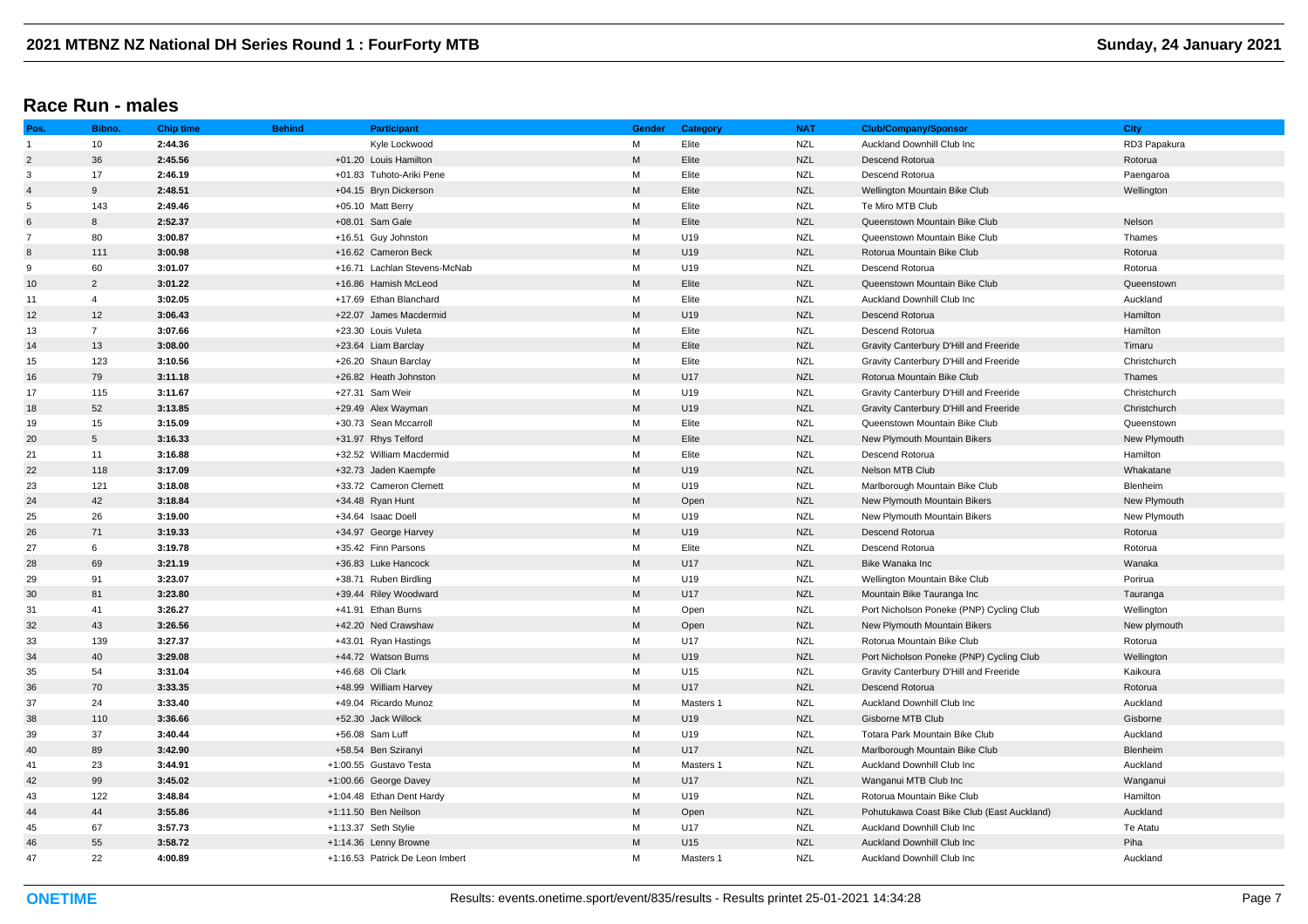| Pos.          | Bibno.       | <b>Chip time</b> | <b>Behind</b> | <b>Participant</b>            | Gender    | Category  | <b>NAT</b> | <b>Club/Company/Sponsor</b>                | <b>City</b>           |
|---------------|--------------|------------------|---------------|-------------------------------|-----------|-----------|------------|--------------------------------------------|-----------------------|
| 48            | 94           | 4:02.34          |               | +1:17.98 Roberto Pennington   | M         | U17       | <b>NZL</b> | Auckland Downhill Club Inc                 | Auckland              |
| 49            | 87           | 4:03.36          |               | +1:19.00 Arje Beveridge       | м         | U17       | <b>NZL</b> | Manawatu Mountain Bike Club                | Palmerston North      |
| 50            | 73           | 4:03.80          |               | +1:19.44 William Savage       | M         | U17       | <b>NZL</b> | Mountain Bike Tauranga Inc                 | Tauranga              |
| 51            | 59           | 4:04.44          |               | +1:20.08 Wyatt Mcnab          | М         | U17       | <b>NZL</b> | Descend Rotorua                            | Rotorua               |
| 52            | 39           | 4:04.97          |               | +1:20.61 Austin Sue           | M         | Open      | <b>NZL</b> | Gravity Canterbury D'Hill and Freeride     | Auckland              |
| 53            | 14           | 4:07.57          |               | +1:23.21 Jason Connor         | М         | Open      | <b>NZL</b> | Descend Rotorua                            | Tamahere              |
| 54            | 48           | 4:10.25          |               | +1:25.89 Connor Dalton        | M         | Open      | <b>NZL</b> | Mountain Bike Tauranga Inc                 | Tauranga              |
| 55            | 112          | 4:11.53          |               | +1:27.17 Max Caulton          | M         | U19       | <b>NZL</b> | Queenstown Mountain Bike Club              | Queenstown            |
| 56            | 62           | 4:11.69          |               | +1:27.33 Jack Collins         | M         | U15       | <b>NZL</b> | Gravity Canterbury D'Hill and Freeride     | Christchurch          |
| 57            | 93           | 4:17.07          |               | +1:32.71 Ollie Jeffrey        | М         | U17       | <b>NZL</b> | Auckland Downhill Club Inc                 | Auckland              |
| 58            | 25           | 4:18.92          |               | +1:34.56 Darren Doell         | M         | Masters 2 | <b>NZL</b> | New Plymouth Mountain Bikers               | New Plymouth          |
| 59            | 113          | 4:20.04          |               | +1:35.68 Callum Garlick       | М         | U15       | <b>NZL</b> | Auckland Downhill Club Inc                 | Opua                  |
| 60            | 68           | 4:20.13          |               | +1:35.77 Riley Blundell       | M         | U17       | <b>NZL</b> | Mid Canterbury MTB Club Inc                | Ashburton             |
| 61            | 47           | 4:21.90          |               | +1:37.54 Kobe Raven           | M         | Open      | <b>NZL</b> | New Plymouth Mountain Bikers               | New Plymouth          |
| 62            | 33           | 4:22.04          |               | +1:37.68 Jake Earnest         | M         | U17       | <b>NZL</b> | Auckland Downhill Club Inc                 | Auckland              |
| 63            | 102          | 4:22.20          |               | +1:37.84 James Turner         | М         | U17       | <b>NZL</b> | Auckland Downhill Club Inc                 | Auckland              |
| 64            | 142          | 4:25.41          |               | +1:41.05 Toby Summers         | M         | Masters 2 | <b>GBR</b> |                                            |                       |
| 65            | 56           | 4:27.19          |               | +1:42.83 Ben Mexted           | М         | U15       | <b>NZL</b> | Descend Rotorua                            | Hamilton              |
| 66            | 51           | 4:27.36          |               | +1:43.00 Luke Wayman          | M         | U17       | <b>NZL</b> | Gravity Canterbury D'Hill and Freeride     | Christchurch          |
| 67            | 38           | 4:36.26          |               | +1:51.90 Josh Barry           | M         | Open      | <b>NZL</b> | Descend Rotorua                            | Whakatane             |
| 68            | 45           | 4:38.85          |               | +1:54.49 Daniel Neilson       | M         | U17       | <b>NZL</b> | Pohutukawa Coast Bike Club (East Auckland) | Auckland              |
| 69            | 74           | 4:39.02          |               | +1:54.66 James Elkington      | М         | U17       | <b>NZL</b> | Nelson MTB Club                            | Nelson                |
| 70            | 31           | 4:41.25          |               | +1:56.89 Dion Earnest         | M         | Masters 3 | <b>NZL</b> | Auckland Downhill Club Inc                 | Auckland              |
| 71            | 105          | 4:42.25          |               | +1:57.89 Jasper Bom           | M         | U17       | NZL        | Waipa Mountain Bike Club                   | Wharepuhunga          |
| 72            | $\mathbf{3}$ | 5:01.89          |               | +2:17.53 Boaz Hebblethwaite   | M         | Elite     | <b>NZL</b> | Gravity Canterbury D'Hill and Freeride     | Christchurch          |
| 73            | 95           | 5:12.86          |               | +2:28.50 Luke Jenkins         | M         | U17       | <b>NZL</b> | Auckland Downhill Club Inc                 | Auckland              |
| 74            | 57           | 5:18.41          |               | +2:34.05 Matti McGregor       | M         | U15       | <b>NZL</b> | Rotorua Mountain Bike Club                 | Rotorua               |
| 75            | 72           | 5:20.01          |               | +2:35.65 Paul Furstenburg     | М         | U17       | <b>NZL</b> | Rotorua Mountain Bike Club                 | Rotorua               |
| 76            | 98           | 5:37.93          |               | +2:53.57 Carter Wiffin        | M         | U19       | <b>NZL</b> | Hawkes Bay Mountain Bike Club              | <b>Havelock North</b> |
| 77            | 117          | 5:48.55          |               | +3:04.19 Harper Ford          | М         | U15       | <b>NZL</b> | Canterbury MTB Club                        | Christchurch          |
| 78            | 104          | 5:57.00          |               | +3:12.64 Lucas Bom            | M         | U17       | <b>NZL</b> | Waipa Mountain Bike Club                   | Wharepuhunga          |
| 79            | 96           | 6:01.42          |               | +3:17.06 Sebastian Fox        | M         | U17       | <b>NZL</b> | Auckland Downhill Club Inc                 | Auckland              |
| 80            | 90           | 6:11.14          |               | +3:26.78 Ashton Birdling      | M         | U17       | <b>NZL</b> | Wellington Mountain Bike Club              | Porirua               |
| 81            | 21           | 6:13.88          |               | +3:29.52 Andrey Tekutov       | М         | Masters 1 | <b>NZL</b> | Rotorua Mountain Bike Club                 | Parakai               |
| 82            | 76           | 6:27.07          |               | +3:42.71 Dylan Wilmshurst     | M         | U17       | <b>NZL</b> | Descend Rotorua                            | Katikati              |
| 83            | 97           | 7:03.75          |               | +4:19.39 Charlie Wiffin       | М         | U15       | <b>NZL</b> | Hawkes Bay Mountain Bike Club              | Havelock North        |
| 84            | 34           | 7:14.79          |               | +4:30.43 Gordon Stilwell      | M         | Masters 3 | <b>NZL</b> | Auckland Downhill Club Inc                 | Auckland              |
| 85            | 83           | 7:21.01          |               | +4:36.65 Isaac Jamieson       | M         | U17       | <b>NZL</b> | Auckland Downhill Club Inc                 | Waipu                 |
| 86            | 108          | 7:30.64          |               | +4:46.28 Patrick Bauld        | M         | U17       | <b>NZL</b> | Auckland Downhill Club Inc                 | Auckland              |
| 87            | 120          | 7:34.18          |               | +4:49.82 David Bom            | М         | U19       | <b>NZL</b> | Waipa Mountain Bike Club                   | Wharepuhunga          |
| 88            | 63           | 8:22.49          |               | +5:38.13 Lantern Li           | M         | U15       | <b>NZL</b> | <b>International Rider</b>                 | Pukekohe              |
| 89            | 82           | 14:54.08         |               | +12:09.72 Robbie Cochrane     | М         | U17       | <b>NZL</b> | Gravity Canterbury D'Hill and Freeride     | Lincoln               |
| <b>CUTOFF</b> | 141          |                  |               | <b>Todd Couper</b>            | M         | Masters 1 | <b>NZL</b> | <b>Gravity Canterbury</b>                  |                       |
| <b>CUTOFF</b> | 114          |                  |               | Lukas Atkins                  | M         | U15       | <b>NZL</b> | Auckland Downhill Club Inc                 | Auckland              |
| <b>DNS</b>    | 28           |                  |               | Edd James                     | M         | Masters 2 | <b>NZL</b> | Auckland Downhill Club Inc                 | Auckland              |
| <b>DNS</b>    | 46           |                  |               | Louis Oudin                   | М         | Open      | <b>NZL</b> | Auckland Downhill Club Inc                 | Auckland              |
| <b>DNS</b>    | 58           |                  |               | <b>Sterling Stevens-McNab</b> | ${\sf M}$ | U15       | <b>NZL</b> | Descend Rotorua                            | Rotorua               |
| <b>DNS</b>    | 75           |                  |               | Oliver Elkington              | M         | U19       | <b>NZL</b> | Nelson MTB Club                            | Nelson                |
| <b>DNS</b>    | 92           |                  |               | Kobe Purchase                 | M         | U17       | <b>NZL</b> | Auckland Downhill Club Inc                 | Auckland              |
| <b>DNS</b>    | 101          |                  |               | Rylin Lalich                  | M         | U17       | <b>NZL</b> | Te Miro Mountain Bike Club                 | Morrinsville          |
|               |              |                  |               |                               |           |           |            |                                            |                       |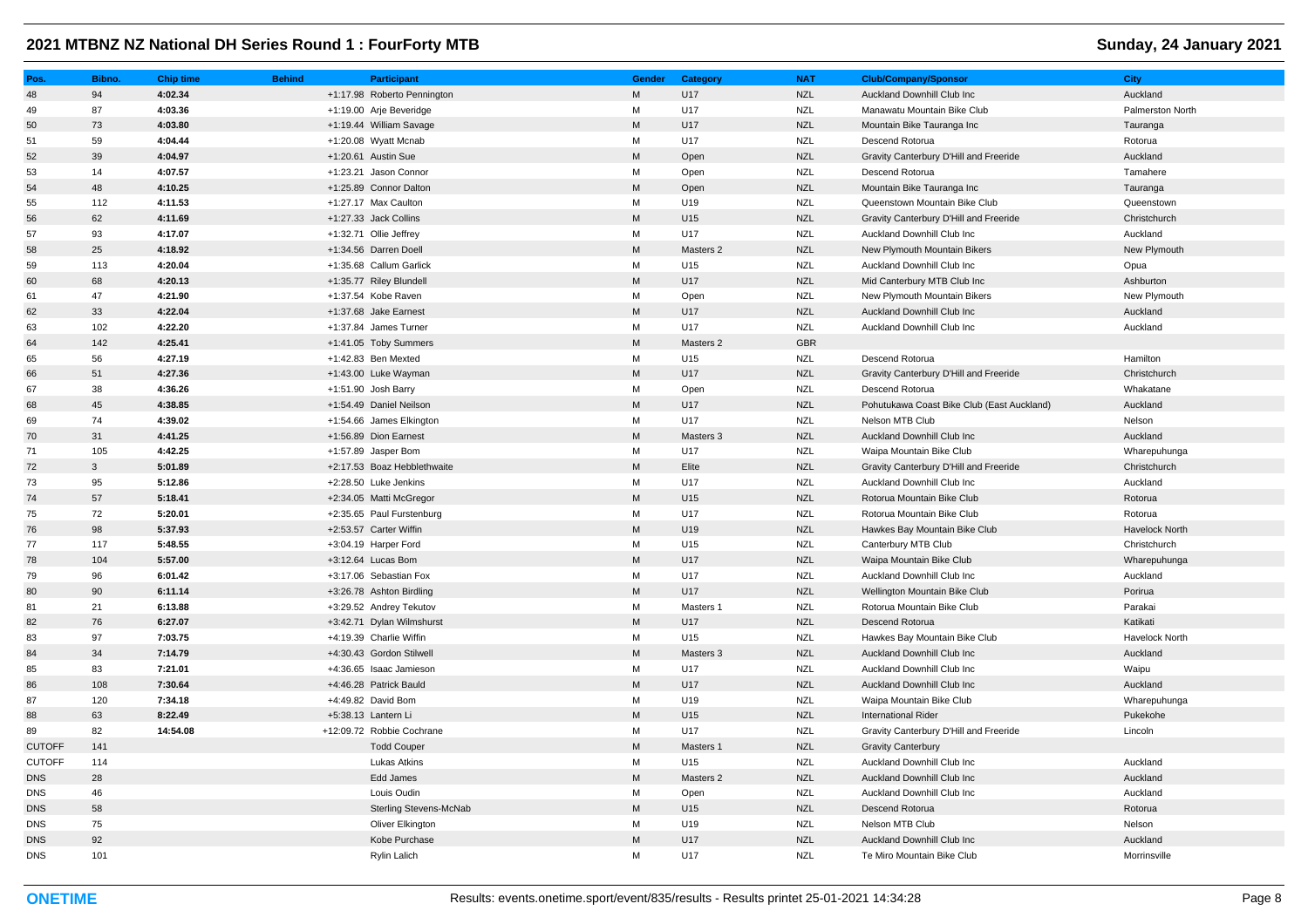| Pos.       | Bibno. | <b>Chip time</b> | <b>Behind</b> | Participant                | <b>Gender</b> | Category  | <b>NAT</b> | <b>Club/Company/Sponsor</b>            | <b>City</b>           |
|------------|--------|------------------|---------------|----------------------------|---------------|-----------|------------|----------------------------------------|-----------------------|
| <b>DNS</b> | 103    |                  |               | <b>Elliot Howe</b>         | M             | U17       | <b>NZL</b> | Gravity Canterbury D'Hill and Freeride | Christchurch          |
| <b>DNS</b> | 16     |                  |               | Daniel Self                | M             | Elite     | <b>NZL</b> | Descend Rotorua                        | Rotorua               |
| <b>DNS</b> | 86     |                  |               | <b>Maxxis Tindall</b>      | M             | U17       | <b>NZL</b> | Descend Rotorua                        | Hamilton              |
| <b>DNS</b> | 116    |                  |               | <b>Matthew Fairbrother</b> | M             | U19       | <b>NZL</b> | Gravity Canterbury D'Hill and Freeride | Burwood. Christchurch |
| <b>DNS</b> | 88     |                  |               | Sam Harrison               | M             | U17       | <b>NZL</b> | Auckland Downhill Club Inc             | Auckland              |
| <b>DNS</b> | 107    |                  |               | Sam Cleave                 | M             | U17       | <b>NZL</b> | Auckland Mountain Bike Club Inc        | Hunua                 |
| <b>DNS</b> | 106    |                  |               | Jack Petherick             | M             | U17       | <b>NZL</b> | Auckland Downhill Club Inc             | Auckland              |
| <b>DNS</b> | 30     |                  |               | Jarome Koroi               | M             | U17       | <b>NZL</b> | West Coast Riders Club                 | Auckland              |
| <b>DNS</b> | 27     |                  |               | Ethan Doell                | M             | U17       | <b>NZL</b> | New Plymouth Mountain Bikers           | New Plymouth          |
| <b>DNS</b> | 29     |                  |               | Gareth Court               | M             | Masters 2 | <b>NZL</b> | West Coast Riders Club                 | Auckland              |
| <b>DNS</b> | 119    |                  |               | Marcus Ross                | M             | U19       | <b>NZL</b> | Descend Rotorua                        | Hamilton              |
| <b>DNS</b> | 61     |                  |               | Rohan Sidwell              | M             | U15       | <b>NZL</b> | Jafakids                               | Auckland              |
| <b>DNS</b> | 49     |                  |               | <b>Taylor Forrest</b>      | M             | Open      | <b>NZL</b> | Descend Rotorua                        | Rotorua               |
| <b>DNS</b> | 84     |                  |               | Hugo Mccarroll             | M             | U17       | <b>NZL</b> | Mountain Bike Tauranga Inc             | Lower Kaimai          |
| <b>DNS</b> | 85     |                  |               | Nathanial Iwikau           | M             | U17       | <b>NZL</b> | West Coast Riders Club                 | Auckland              |
|            |        |                  |               |                            |               |           |            |                                        |                       |

## **Race Run - ladies**

| Pos.           | Bibno. | <b>Chip time</b> | <b>Behind</b> | <b>Participant</b>       | <b>Gender</b> | Category        | <b>NAT</b> | <b>Club/Company/Sponsor</b>            | <b>City</b>  |
|----------------|--------|------------------|---------------|--------------------------|---------------|-----------------|------------|----------------------------------------|--------------|
|                | 78     | 4:43.12          |               | Jenna Hastings           |               | U19             | NZL        | Rotorua Mountain Bike Club             | Rotorua      |
| $\overline{2}$ |        | 4:48.67          |               | +05.55 Kate Weatherly    | F.            | Elite           | <b>NZL</b> | Auckland Downhill Club Inc             | Auckland     |
| 3              | 32     | 5:15.81          |               | +32.69 Sacha Earnest     |               | U17             | <b>NZL</b> | Auckland Downhill Club Inc             | Auckland     |
| $\overline{4}$ | 65     | 5:58.65          |               | +1:15.53 Leah Smith      | F.            | U17             | <b>NZL</b> | Gravity Canterbury D'Hill and Freeride | Christchurch |
| 5              | 66     | 6:07.10          |               | +1:23.98 Caitlin Flavell |               | U17             | <b>NZL</b> | Descend Rotorua                        | Rotorua      |
| 6              | 18     | 6:38.05          |               | +1:54.93 Agata Bulska    | F.            | Masters 1       | <b>NZL</b> | Gravity Canterbury D'Hill and Freeride | Christchurch |
|                | 109    | 6:45.85          |               | +2:02.73 Kalani Muirhead |               | U19             | <b>NZL</b> | Queenstown Mountain Bike Club          | Wanaka       |
| 8              | 64     | 8:25.43          |               | +3:42.31 Maddy Sinclair  | F.            | U17             | <b>NZL</b> | Marlborough Mountain Bike Club         | Blenheim     |
| 9              | 19     | 8:51.72          |               | +4:08.60 Jenna Bews      |               | Masters 1       | <b>NZL</b> | Southland Mountain Bike Club           | Dipton       |
| 10             | 35     | 14:23.44         |               | +9:40.32 Amy Smith       | F.            | Open            | <b>NZL</b> | Bike Wanaka Inc                        | Wanaka       |
| 11             | 50     | 29:28.49         |               | +24:45.37 Josie Wayman   |               | U15             | <b>NZL</b> | Gravity Canterbury D'Hill and Freeride | Christchurch |
| <b>DNS</b>     | 53     |                  |               | Eliana Hulsebosch        | F.            | U <sub>15</sub> | <b>NZL</b> | Rotorua Mountain Bike Club             | Tauranga     |

## **Race Run - males Elite**

| Pos.           | Bibno.       | <b>Chip time</b> | <b>Behind</b> | <b>Participant</b>          | <b>Gender</b> | Category | <b>NAT</b> | <b>Club/Company/Sponsor</b>            | <b>City</b>  |
|----------------|--------------|------------------|---------------|-----------------------------|---------------|----------|------------|----------------------------------------|--------------|
|                | 10           | 2:44.36          |               | Kyle Lockwood               | м             | Elite    | NZL        | Auckland Downhill Club Inc             | RD3 Papakura |
| $\overline{2}$ | 36           | 2:45.56          |               | +01.20 Louis Hamilton       | M             | Elite    | <b>NZL</b> | Descend Rotorua                        | Rotorua      |
|                | 17           | 2:46.19          |               | +01.83 Tuhoto-Ariki Pene    | М             | Elite    | <b>NZL</b> | Descend Rotorua                        | Paengaroa    |
|                | $\mathbf{Q}$ | 2:48.51          |               | +04.15 Bryn Dickerson       | M             | Elite    | <b>NZL</b> | Wellington Mountain Bike Club          | Wellington   |
|                | 143          | 2:49.46          |               | +05.10 Matt Berry           | м             | Elite    | <b>NZL</b> | Te Miro MTB Club                       |              |
| 6              | 8            | 2:52.37          |               | +08.01 Sam Gale             | M             | Elite    | <b>NZL</b> | Queenstown Mountain Bike Club          | Nelson       |
|                |              | 3:01.22          |               | +16.86 Hamish McLeod        | M             | Elite    | <b>NZL</b> | Queenstown Mountain Bike Club          | Queenstown   |
| 8              |              | 3:02.05          |               | +17.69 Ethan Blanchard      | M             | Elite    | <b>NZL</b> | <b>Auckland Downhill Club Inc.</b>     | Auckland     |
| 9              |              | 3:07.66          |               | +23.30 Louis Vuleta         | м             | Elite    | <b>NZL</b> | Descend Rotorua                        | Hamilton     |
| 10             | 13           | 3:08.00          |               | +23.64 Liam Barclay         | M             | Elite    | <b>NZL</b> | Gravity Canterbury D'Hill and Freeride | Timaru       |
| 11             | 123          | 3:10.56          |               | +26.20 Shaun Barclay        | М             | Elite    | <b>NZL</b> | Gravity Canterbury D'Hill and Freeride | Christchurch |
| 12             | 15           | 3:15.09          |               | +30.73 Sean Mccarroll       | M             | Elite    | <b>NZL</b> | Queenstown Mountain Bike Club          | Queenstown   |
| 13             |              | 3:16.33          |               | +31.97 Rhys Telford         | М             | Elite    | <b>NZL</b> | New Plymouth Mountain Bikers           | New Plymouth |
| 14             | 11           | 3:16.88          |               | +32.52 William Macdermid    | M             | Elite    | <b>NZL</b> | Descend Rotorua                        | Hamilton     |
| 15             |              | 3:19.78          |               | +35.42 Finn Parsons         | М             | Elite    | <b>NZL</b> | Descend Rotorua                        | Rotorua      |
| 16             | 3            | 5:01.89          |               | +2:17.53 Boaz Hebblethwaite | M             | Elite    | <b>NZL</b> | Gravity Canterbury D'Hill and Freeride | Christchurch |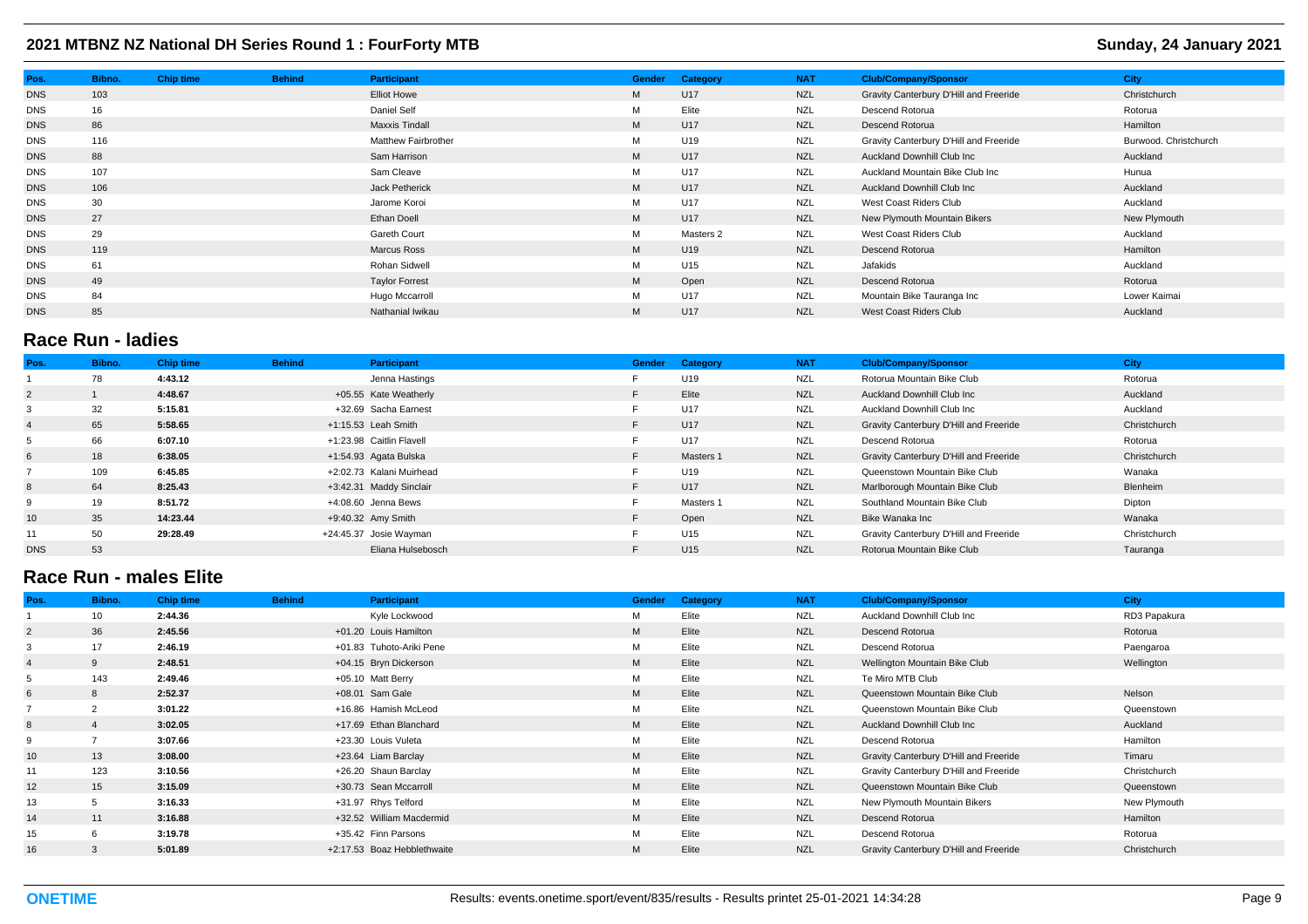|            |        |                                |               | 2021 MTBNZ NZ National DH Series Round 1 : FourForty MTB |   |                 |            |                             | Sunday, 24 January 2021 |
|------------|--------|--------------------------------|---------------|----------------------------------------------------------|---|-----------------|------------|-----------------------------|-------------------------|
| Pos.       | Bibno. | <b>Chip time</b>               | <b>Behind</b> | <b>Participant</b>                                       |   | Gender Category | <b>NAT</b> | <b>Club/Company/Sponsor</b> | <b>City</b>             |
| <b>DNS</b> | 16     |                                |               | Daniel Self                                              | м | Elite           | <b>NZL</b> | Descend Rotorua             | Rotorua                 |
|            |        | <b>Race Run - ladies Elite</b> |               |                                                          |   |                 |            |                             |                         |
| Pos.       | Bibno. | <b>Chip time</b>               | <b>Behind</b> | <b>Participant</b>                                       |   | Gender Category | <b>NAT</b> | <b>Club/Company/Sponsor</b> | City                    |
|            |        | 4:48.67                        |               | Kate Weatherly                                           |   | Elite           | <b>NZL</b> | Auckland Downhill Club Inc  | Auckland                |
|            |        | Race Run - males Masters 3     |               |                                                          |   |                 |            |                             |                         |

| Pos |    | hip time: | <b>Behind</b> |                          | sender i | ategory   |            | Club/Company/Sponsor_              |          |
|-----|----|-----------|---------------|--------------------------|----------|-----------|------------|------------------------------------|----------|
|     |    | 4:41.25   |               | Dion Earnest             |          | Masters 3 | <b>NZL</b> | Auckland Downhill Club Inc         | Auckland |
|     | 34 | 7:14.79   |               | +2:33.54 Gordon Stilwell |          | Masters 3 | <b>NZL</b> | <b>Auckland Downhill Club Inc.</b> | Auckland |

# **Race Run - males Masters 2**

| Pos        |     | <b>Chip time</b> | <b>Behind</b> | Participant         | Gender | Category  | <b>NAT</b> | <b>Club/Company/Sponsor</b>  | :itv         |
|------------|-----|------------------|---------------|---------------------|--------|-----------|------------|------------------------------|--------------|
|            | 25  | 4:18.92          |               | Darren Doell        | М      | Masters 2 | NZL        | New Plymouth Mountain Bikers | New Plymouth |
|            | 142 | 4:25.41          |               | +06.49 Toby Summers | М      | Masters 2 | <b>GBR</b> |                              |              |
| <b>DNS</b> | 28  |                  |               | Edd James           | М      | Masters 2 | NZL        | Auckland Downhill Club Inc   | Auckland     |
| <b>DNS</b> | 29  |                  |               | Gareth Court        | M      | Masters 2 | <b>NZL</b> | West Coast Riders Club       | Auckland     |

## **Race Run - males Masters 1**

| Pos.          | <b>Bibno.</b> | Chip time | <b>Behind</b> | <b>Participant</b>            | <b>Gender</b> | Category  | NAT        | <b>Club/Company/Sponsor</b> |          |
|---------------|---------------|-----------|---------------|-------------------------------|---------------|-----------|------------|-----------------------------|----------|
|               | 24            | 3:33.40   |               | Ricardo Munoz                 | М             | Masters 1 | NZL        | Auckland Downhill Club Inc  | Auckland |
|               | 23            | 3:44.91   |               | +11.51 Gustavo Testa          | M             | Masters 1 | <b>NZL</b> | Auckland Downhill Club Inc  | Auckland |
|               | 22            | 4:00.89   |               | +27.49 Patrick De Leon Imbert | м             | Masters 1 | NZL        | Auckland Downhill Club Inc  | Auckland |
|               | 21            | 6:13.88   |               | +2:40.48 Andrey Tekutov       | M             | Masters 1 | <b>NZL</b> | Rotorua Mountain Bike Club  | Parakai  |
| <b>CUTOFF</b> | 141           |           |               | <b>Todd Couper</b>            | м             | Masters 1 | <b>NZL</b> | <b>Gravity Canterbury</b>   |          |

## **Race Run - ladies Masters 1**

| Pos. | ibno. | <b>Chip time</b> | <b>Behind</b> |                     | sender/ | Category  | <b>NAT</b> | :lub/Company/Sponsor                   |              |
|------|-------|------------------|---------------|---------------------|---------|-----------|------------|----------------------------------------|--------------|
|      |       | 6:38.05          |               | <b>\qata Bulska</b> |         | Masters 1 | NZL        | Gravity Canterbury D'Hill and Freeride | Christchurch |
|      | 19    | 8:51.72          |               | +2:13.67 Jenna Bews |         | Masters 1 | <b>NZL</b> | Southland Mountain Bike Club           | Dipton       |

# **Race Run - males Open**

| Pos.           | Bibno. | <b>Chip time</b> | <b>Behind</b> | <b>Participant</b>    | <b>Gender</b> | Category | <b>NAT</b> | <b>Club/Company/Sponsor</b>                | City         |
|----------------|--------|------------------|---------------|-----------------------|---------------|----------|------------|--------------------------------------------|--------------|
|                | 42     | 3:18.84          |               | Ryan Hunt             | м             | Open     | NZL        | New Plymouth Mountain Bikers               | New Plymouth |
| $\overline{2}$ | 41     | 3:26.27          |               | +07.43 Ethan Burns    | M             | Open     | <b>NZL</b> | Port Nicholson Poneke (PNP) Cycling Club   | Wellington   |
|                | 43     | 3:26.56          |               | +07.72 Ned Crawshaw   | М             | Open     | <b>NZL</b> | New Plymouth Mountain Bikers               | New plymouth |
|                | 44     | 3:55.86          |               | +37.02 Ben Neilson    | M             | Open     | <b>NZL</b> | Pohutukawa Coast Bike Club (East Auckland) | Auckland     |
|                | 39     | 4:04.97          |               | +46.13 Austin Sue     | М             | Open     | <b>NZL</b> | Gravity Canterbury D'Hill and Freeride     | Auckland     |
| 6              | 14     | 4:07.57          |               | +48.73 Jason Connor   | M             | Open     | <b>NZL</b> | Descend Rotorua                            | Tamahere     |
|                | 48     | 4:10.25          |               | +51.41 Connor Dalton  | М             | Open     | <b>NZL</b> | Mountain Bike Tauranga Inc                 | Tauranga     |
| 8              | 47     | 4:21.90          |               | +1:03.06 Kobe Raven   | M             | Open     | <b>NZL</b> | New Plymouth Mountain Bikers               | New Plymouth |
|                | 38     | 4:36.26          |               | +1:17.42 Josh Barry   | М             | Open     | <b>NZL</b> | Descend Rotorua                            | Whakatane    |
| <b>DNS</b>     | 46     |                  |               | Louis Oudin           | M             | Open     | <b>NZL</b> | Auckland Downhill Club Inc                 | Auckland     |
| <b>DNS</b>     | 49     |                  |               | <b>Taylor Forrest</b> | M             | Open     | <b>NZL</b> | Descend Rotorua                            | Rotorua      |

## **Race Run - ladies Open**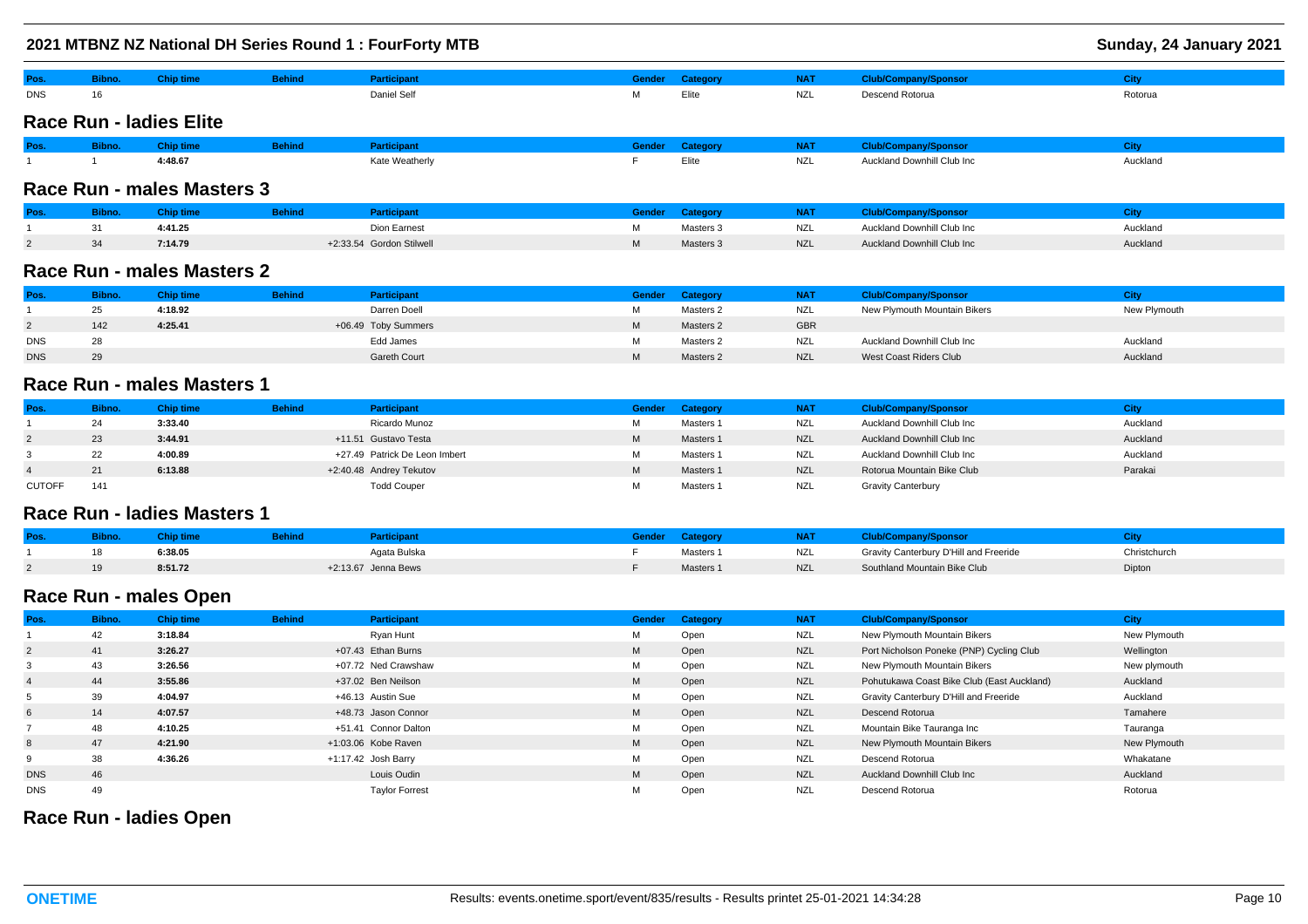|                |        |                      |               | 2021 MTBNZ NZ National DH Series Round 1 : FourForty MTB |        |          |            |                                          | Sunday, 24 January 2021 |
|----------------|--------|----------------------|---------------|----------------------------------------------------------|--------|----------|------------|------------------------------------------|-------------------------|
| Pos.           | Bibno. | <b>Chip time</b>     | <b>Behind</b> | <b>Participant</b>                                       | Gender | Category | <b>NAT</b> | <b>Club/Company/Sponsor</b>              | <b>City</b>             |
|                | 35     | 14:23.44             |               | Amy Smith                                                | F.     | Open     | <b>NZL</b> | Bike Wanaka Inc                          | Wanaka                  |
|                |        | Race Run - males U19 |               |                                                          |        |          |            |                                          |                         |
| Pos.           | Bibno. | <b>Chip time</b>     | <b>Behind</b> | <b>Participant</b>                                       | Gender | Category | <b>NAT</b> | <b>Club/Company/Sponsor</b>              | <b>City</b>             |
|                | 80     | 3:00.87              |               | Guy Johnston                                             | М      | U19      | <b>NZL</b> | Queenstown Mountain Bike Club            | Thames                  |
| $\overline{2}$ | 111    | 3:00.98              |               | +00.11 Cameron Beck                                      | M      | U19      | <b>NZL</b> | Rotorua Mountain Bike Club               | Rotorua                 |
| 3              | 60     | 3:01.07              |               | +00.20 Lachlan Stevens-McNab                             | M      | U19      | <b>NZL</b> | Descend Rotorua                          | Rotorua                 |
| $\overline{4}$ | 12     | 3:06.43              |               | +05.56 James Macdermid                                   | M      | U19      | <b>NZL</b> | Descend Rotorua                          | Hamilton                |
| 5              | 115    | 3:11.67              |               | +10.80 Sam Weir                                          | М      | U19      | <b>NZL</b> | Gravity Canterbury D'Hill and Freeride   | Christchurch            |
| 6              | 52     | 3:13.85              |               | +12.98 Alex Wayman                                       | M      | U19      | <b>NZL</b> | Gravity Canterbury D'Hill and Freeride   | Christchurch            |
|                | 118    | 3:17.09              |               | +16.22 Jaden Kaempfe                                     | М      | U19      | <b>NZL</b> | Nelson MTB Club                          | Whakatane               |
| 8              | 121    | 3:18.08              |               | +17.21 Cameron Clemett                                   | M      | U19      | <b>NZL</b> | Marlborough Mountain Bike Club           | Blenheim                |
| 9              | 26     | 3:19.00              |               | +18.13 Isaac Doell                                       | M      | U19      | <b>NZL</b> | New Plymouth Mountain Bikers             | New Plymouth            |
| 10             | 71     | 3:19.33              |               | +18.46 George Harvey                                     | M      | U19      | <b>NZL</b> | Descend Rotorua                          | Rotorua                 |
| 11             | 91     | 3:23.07              |               | +22.20 Ruben Birdling                                    | М      | U19      | <b>NZL</b> | Wellington Mountain Bike Club            | Porirua                 |
| 12             | 40     | 3:29.08              |               | +28.21 Watson Burns                                      | M      | U19      | <b>NZL</b> | Port Nicholson Poneke (PNP) Cycling Club | Wellington              |
| 13             | 110    | 3:36.66              |               | +35.79 Jack Willock                                      | M      | U19      | <b>NZL</b> | Gisborne MTB Club                        | Gisborne                |
| 14             | 37     | 3:40.44              |               | +39.57 Sam Luff                                          | M      | U19      | <b>NZL</b> | Totara Park Mountain Bike Club           | Auckland                |
| 15             | 122    | 3:48.84              |               | +47.97 Ethan Dent Hardy                                  | М      | U19      | <b>NZL</b> | Rotorua Mountain Bike Club               | Hamilton                |
| 16             | 112    | 4:11.53              |               | +1:10.66 Max Caulton                                     | M      | U19      | <b>NZL</b> | Queenstown Mountain Bike Club            | Queenstown              |
| 17             | 98     | 5:37.93              |               | +2:37.06 Carter Wiffin                                   | М      | U19      | <b>NZL</b> | Hawkes Bay Mountain Bike Club            | <b>Havelock North</b>   |
| 18             | 120    | 7:34.18              |               | +4:33.31 David Bom                                       | M      | U19      | <b>NZL</b> | Waipa Mountain Bike Club                 | Wharepuhunga            |
| <b>DNS</b>     | 75     |                      |               | Oliver Elkington                                         | М      | U19      | <b>NZL</b> | Nelson MTB Club                          | Nelson                  |
| <b>DNS</b>     | 116    |                      |               | <b>Matthew Fairbrother</b>                               | M      | U19      | <b>NZL</b> | Gravity Canterbury D'Hill and Freeride   | Burwood. Christchurch   |
| <b>DNS</b>     | 119    |                      |               | <b>Marcus Ross</b>                                       | м      | U19      | <b>NZL</b> | Descend Rotorua                          | Hamilton                |

### **Race Run - ladies U19**

|     | JNIO U  | <b><i><u>articipant</u></i></b> |                 | NAI        | o/Company/Sponsor             |         |
|-----|---------|---------------------------------|-----------------|------------|-------------------------------|---------|
| 78  | 4:43.12 | Jenna Hastings                  | U <sub>19</sub> | <b>NZL</b> | Rotorua Mountain Bike Club    | Rotorua |
| 109 | 6:45.85 | +2:02.73 Kalani Muirhead        | U <sub>19</sub> | <b>NZL</b> | Queenstown Mountain Bike Club | Wanaka  |

## **Race Run - males U17**

| Pos.           | Bibno. | <b>Chip time</b> | <b>Behind</b> | Participant               | <b>Gender</b> | Category | <b>NAT</b> | <b>Club/Company/Sponsor</b>        | <b>City</b>      |
|----------------|--------|------------------|---------------|---------------------------|---------------|----------|------------|------------------------------------|------------------|
|                | 79     | 3:11.18          |               | Heath Johnston            | M             | U17      | <b>NZL</b> | Rotorua Mountain Bike Club         | Thames           |
| $\overline{2}$ | 69     | 3:21.19          |               | +10.01 Luke Hancock       | M             | U17      | <b>NZL</b> | Bike Wanaka Inc                    | Wanaka           |
|                | 81     | 3:23.80          |               | +12.62 Riley Woodward     | М             | U17      | <b>NZL</b> | Mountain Bike Tauranga Inc         | Tauranga         |
|                | 139    | 3:27.37          |               | +16.19 Ryan Hastings      | M             | U17      | <b>NZL</b> | Rotorua Mountain Bike Club         | Rotorua          |
|                | 70     | 3:33.35          |               | +22.17 William Harvey     | M             | U17      | <b>NZL</b> | Descend Rotorua                    | Rotorua          |
|                | 89     | 3:42.90          |               | +31.72 Ben Sziranyi       | M             | U17      | <b>NZL</b> | Marlborough Mountain Bike Club     | Blenheim         |
|                | 99     | 3:45.02          |               | +33.84 George Davey       | М             | U17      | <b>NZL</b> | Wanganui MTB Club Inc              | Wanganui         |
|                | 67     | 3:57.73          |               | +46.55 Seth Stylie        | M             | U17      | <b>NZL</b> | <b>Auckland Downhill Club Inc.</b> | Te Atatu         |
|                | 94     | 4:02.34          |               | +51.16 Roberto Pennington | М             | U17      | <b>NZL</b> | Auckland Downhill Club Inc         | Auckland         |
| 10             | 87     | 4:03.36          |               | +52.18 Arje Beveridge     | M             | U17      | <b>NZL</b> | Manawatu Mountain Bike Club        | Palmerston North |
| 11             | 73     | 4:03.80          |               | +52.62 William Savage     | M             | U17      | <b>NZL</b> | Mountain Bike Tauranga Inc         | Tauranga         |
| 12             | 59     | 4:04.44          |               | +53.26 Wyatt Mcnab        | M             | U17      | <b>NZL</b> | Descend Rotorua                    | Rotorua          |
| 13             | 93     | 4:17.07          |               | +1:05.89 Ollie Jeffrey    | м             | U17      | <b>NZL</b> | Auckland Downhill Club Inc         | Auckland         |
| 14             | 68     | 4:20.13          |               | +1:08.95 Riley Blundell   | M             | U17      | <b>NZL</b> | Mid Canterbury MTB Club Inc        | Ashburton        |
| 15             | 33     | 4:22.04          |               | +1:10.86 Jake Earnest     | М             | U17      | <b>NZL</b> | Auckland Downhill Club Inc         | Auckland         |
| 16             | 102    | 4:22.20          |               | +1:11.02 James Turner     | M             | U17      | <b>NZL</b> | Auckland Downhill Club Inc         | Auckland         |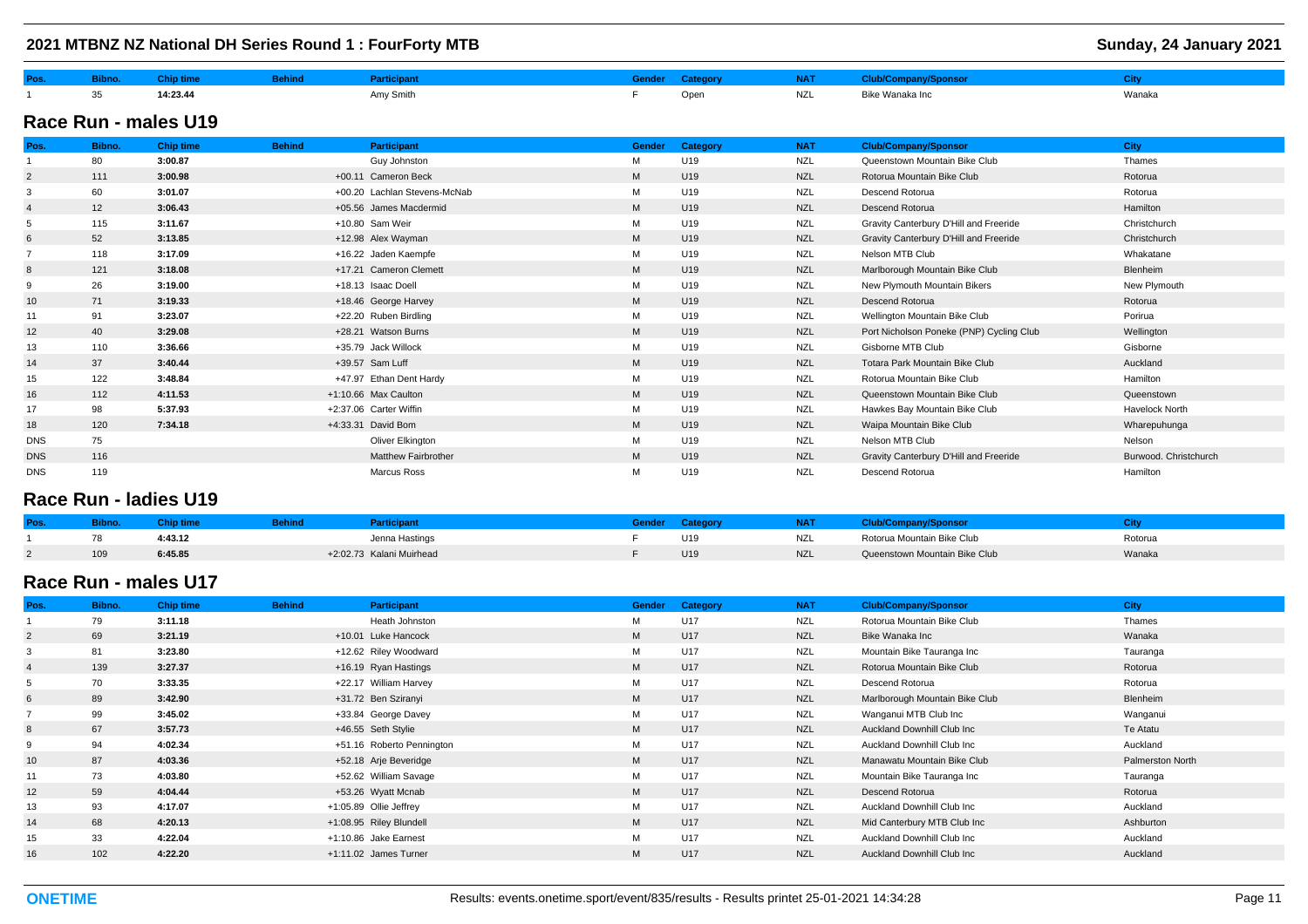| Pos.       | Bibno. | <b>Chip time</b> | <b>Behind</b> | <b>Participant</b>        | <b>Gender</b> | Category | <b>NAT</b> | <b>Club/Company/Sponsor</b>                | <b>City</b>  |
|------------|--------|------------------|---------------|---------------------------|---------------|----------|------------|--------------------------------------------|--------------|
| 17         | 51     | 4:27.36          |               | +1:16.18 Luke Wayman      | M             | U17      | <b>NZL</b> | Gravity Canterbury D'Hill and Freeride     | Christchurch |
| 18         | 45     | 4:38.85          |               | +1:27.67 Daniel Neilson   | M             | U17      | <b>NZL</b> | Pohutukawa Coast Bike Club (East Auckland) | Auckland     |
| 19         | 74     | 4:39.02          |               | +1:27.84 James Elkington  | М             | U17      | <b>NZL</b> | Nelson MTB Club                            | Nelson       |
| 20         | 105    | 4:42.25          |               | +1:31.07 Jasper Bom       | M             | U17      | <b>NZL</b> | Waipa Mountain Bike Club                   | Wharepuhunga |
| 21         | 95     | 5:12.86          |               | +2:01.68 Luke Jenkins     | M             | U17      | <b>NZL</b> | Auckland Downhill Club Inc                 | Auckland     |
| 22         | 72     | 5:20.01          |               | +2:08.83 Paul Furstenburg | M             | U17      | <b>NZL</b> | Rotorua Mountain Bike Club                 | Rotorua      |
| 23         | 104    | 5:57.00          |               | +2:45.82 Lucas Bom        | M             | U17      | <b>NZL</b> | Waipa Mountain Bike Club                   | Wharepuhunga |
| 24         | 96     | 6:01.42          |               | +2:50.24 Sebastian Fox    | M             | U17      | <b>NZL</b> | Auckland Downhill Club Inc                 | Auckland     |
| 25         | 90     | 6:11.14          |               | +2:59.96 Ashton Birdling  | М             | U17      | <b>NZL</b> | Wellington Mountain Bike Club              | Porirua      |
| 26         | 76     | 6:27.07          |               | +3:15.89 Dylan Wilmshurst | M             | U17      | <b>NZL</b> | Descend Rotorua                            | Katikati     |
| 27         | 83     | 7:21.01          |               | +4:09.83 Isaac Jamieson   | М             | U17      | <b>NZL</b> | Auckland Downhill Club Inc                 | Waipu        |
| 28         | 108    | 7:30.64          |               | +4:19.46 Patrick Bauld    | M             | U17      | <b>NZL</b> | <b>Auckland Downhill Club Inc.</b>         | Auckland     |
| 29         | 82     | 14:54.08         |               | +11:42.90 Robbie Cochrane | М             | U17      | <b>NZL</b> | Gravity Canterbury D'Hill and Freeride     | Lincoln      |
| <b>DNS</b> | 92     |                  |               | Kobe Purchase             | M             | U17      | <b>NZL</b> | <b>Auckland Downhill Club Inc.</b>         | Auckland     |
| <b>DNS</b> | 101    |                  |               | Rylin Lalich              | М             | U17      | <b>NZL</b> | Te Miro Mountain Bike Club                 | Morrinsville |
| <b>DNS</b> | 103    |                  |               | <b>Elliot Howe</b>        | M             | U17      | <b>NZL</b> | Gravity Canterbury D'Hill and Freeride     | Christchurch |
| <b>DNS</b> | 86     |                  |               | <b>Maxxis Tindall</b>     | М             | U17      | <b>NZL</b> | Descend Rotorua                            | Hamilton     |
| <b>DNS</b> | 88     |                  |               | Sam Harrison              | M             | U17      | <b>NZL</b> | <b>Auckland Downhill Club Inc.</b>         | Auckland     |
| <b>DNS</b> | 107    |                  |               | Sam Cleave                | М             | U17      | <b>NZL</b> | Auckland Mountain Bike Club Inc            | Hunua        |
| <b>DNS</b> | 106    |                  |               | Jack Petherick            | M             | U17      | <b>NZL</b> | <b>Auckland Downhill Club Inc.</b>         | Auckland     |
| <b>DNS</b> | 30     |                  |               | Jarome Koroi              | М             | U17      | <b>NZL</b> | West Coast Riders Club                     | Auckland     |
| <b>DNS</b> | 27     |                  |               | Ethan Doell               | M             | U17      | <b>NZL</b> | New Plymouth Mountain Bikers               | New Plymouth |
| <b>DNS</b> | 84     |                  |               | Hugo Mccarroll            | М             | U17      | <b>NZL</b> | Mountain Bike Tauranga Inc                 | Lower Kaimai |
| <b>DNS</b> | 85     |                  |               | Nathanial Iwikau          | M             | U17      | <b>NZL</b> | West Coast Riders Club                     | Auckland     |

# **Race Run - ladies U17**

| Pos | <b>Bibn</b> | Chip time l | <b>Behind</b> | <b>Participant</b>      | Gender | Category | <b>NAT</b> | <b>Club/Company/Sponsor</b>            |              |
|-----|-------------|-------------|---------------|-------------------------|--------|----------|------------|----------------------------------------|--------------|
|     | 32          | 5:15.81     |               | Sacha Earnest           |        | U17      | <b>NZL</b> | Auckland Downhill Club Inc             | Auckland     |
|     | 65          | 5:58.65     |               | +42.84 Leah Smith       |        | U17      | <b>NZL</b> | Gravity Canterbury D'Hill and Freeride | Christchurch |
|     | 66          | 6:07.10     |               | +51.29 Caitlin Flavell  |        | U17      | NZL        | Descend Rotorua                        | Rotorua      |
|     | 64          | 8:25.43     |               | +3:09.62 Maddy Sinclair |        | U17      | <b>NZL</b> | Marlborough Mountain Bike Club         | Blenheim     |

## **Race Run - males U15**

| Pos.           | Bibno. | <b>Chip time</b> | <b>Behind</b> | Participant             | <b>Gender</b> | Category        | <b>NAT</b> | <b>Club/Company/Sponsor</b>            | <b>City</b>           |
|----------------|--------|------------------|---------------|-------------------------|---------------|-----------------|------------|----------------------------------------|-----------------------|
|                | 54     | 3:31.04          |               | Oli Clark               | M             | U15             | <b>NZL</b> | Gravity Canterbury D'Hill and Freeride | Kaikoura              |
| $\overline{2}$ | 55     | 3:58.72          |               | +27.68 Lenny Browne     | M             | U15             | <b>NZL</b> | Auckland Downhill Club Inc             | Piha                  |
|                | 62     | 4:11.69          |               | +40.65 Jack Collins     | M             | U15             | <b>NZL</b> | Gravity Canterbury D'Hill and Freeride | Christchurch          |
|                | 113    | 4:20.04          |               | +49.00 Callum Garlick   | M             | U <sub>15</sub> | <b>NZL</b> | Auckland Downhill Club Inc             | Opua                  |
|                | 56     | 4:27.19          |               | +56.15 Ben Mexted       | М             | U15             | NZL        | Descend Rotorua                        | Hamilton              |
| 6              | 57     | 5:18.41          |               | +1:47.37 Matti McGregor | M             | U <sub>15</sub> | <b>NZL</b> | Rotorua Mountain Bike Club             | Rotorua               |
|                | 117    | 5:48.55          |               | +2:17.51 Harper Ford    | М             | U15             | <b>NZL</b> | Canterbury MTB Club                    | Christchurch          |
| 8              | 97     | 7:03.75          |               | +3:32.71 Charlie Wiffin | M             | U <sub>15</sub> | <b>NZL</b> | Hawkes Bay Mountain Bike Club          | <b>Havelock North</b> |
|                | 63     | 8:22.49          |               | +4:51.45 Lantern Li     | M             | U15             | <b>NZL</b> | <b>International Rider</b>             | Pukekohe              |
| <b>CUTOFF</b>  | 114    |                  |               | Lukas Atkins            | M             | U15             | <b>NZL</b> | Auckland Downhill Club Inc             | Auckland              |
| <b>DNS</b>     | 58     |                  |               | Sterling Stevens-McNab  | M             | U15             | <b>NZL</b> | Descend Rotorua                        | Rotorua               |
| <b>DNS</b>     | 61     |                  |               | <b>Rohan Sidwell</b>    | M             | U15             | <b>NZL</b> | Jafakids                               | Auckland              |

# **Race Run - ladies U15**